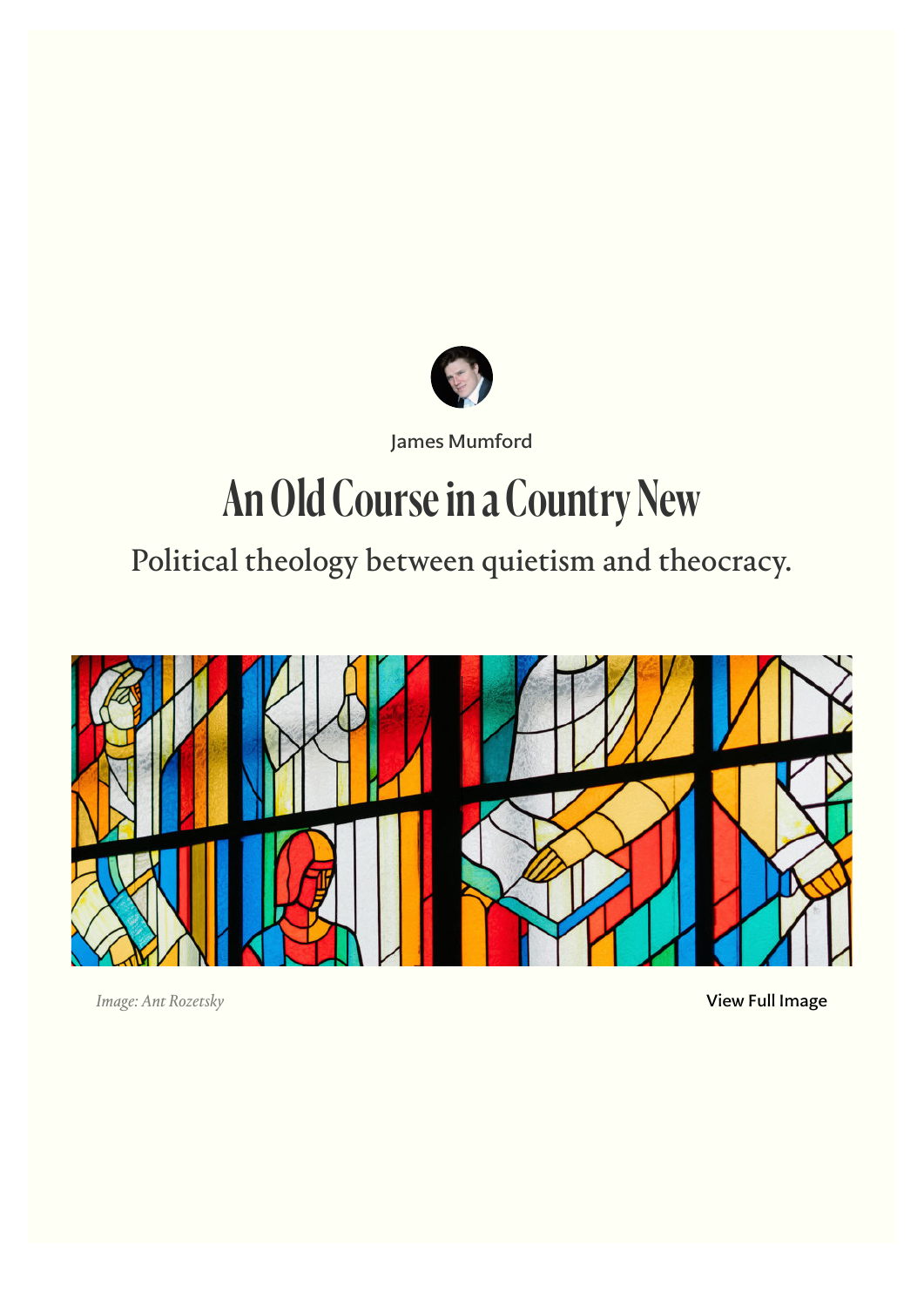# D

Damned if you do, damned if you don't. That, all too often, has been the fate of political theology.

Theology in the contemporary West has faced two main reproaches. First, that any kind of engagement in politics betrays *theocratic* pretensions. Second, that Christianity is fundamentally *quietist—*that is, always acquiescing to the status quo.

Consider the public reputation of Christianity when it comes to two particular areas of life. First, on matters of gender and sexuality, progressives fear that imposing arcane regulations derived from ancient sex codes on the modern world will restrict human liberty. As the public debates over gay marriage in the early 2000s clearly demonstrated, painting the traditional Christian position on the goods of marriage as fundamentally parochial aided the cause of changing marriage laws in Western countries. The mere impression that the theological convictions of the few could rule the many undermined efforts to show how the traditional definition of marriage emerged from multiple thick traditions of thought and practice. This is the theocratic suspicion.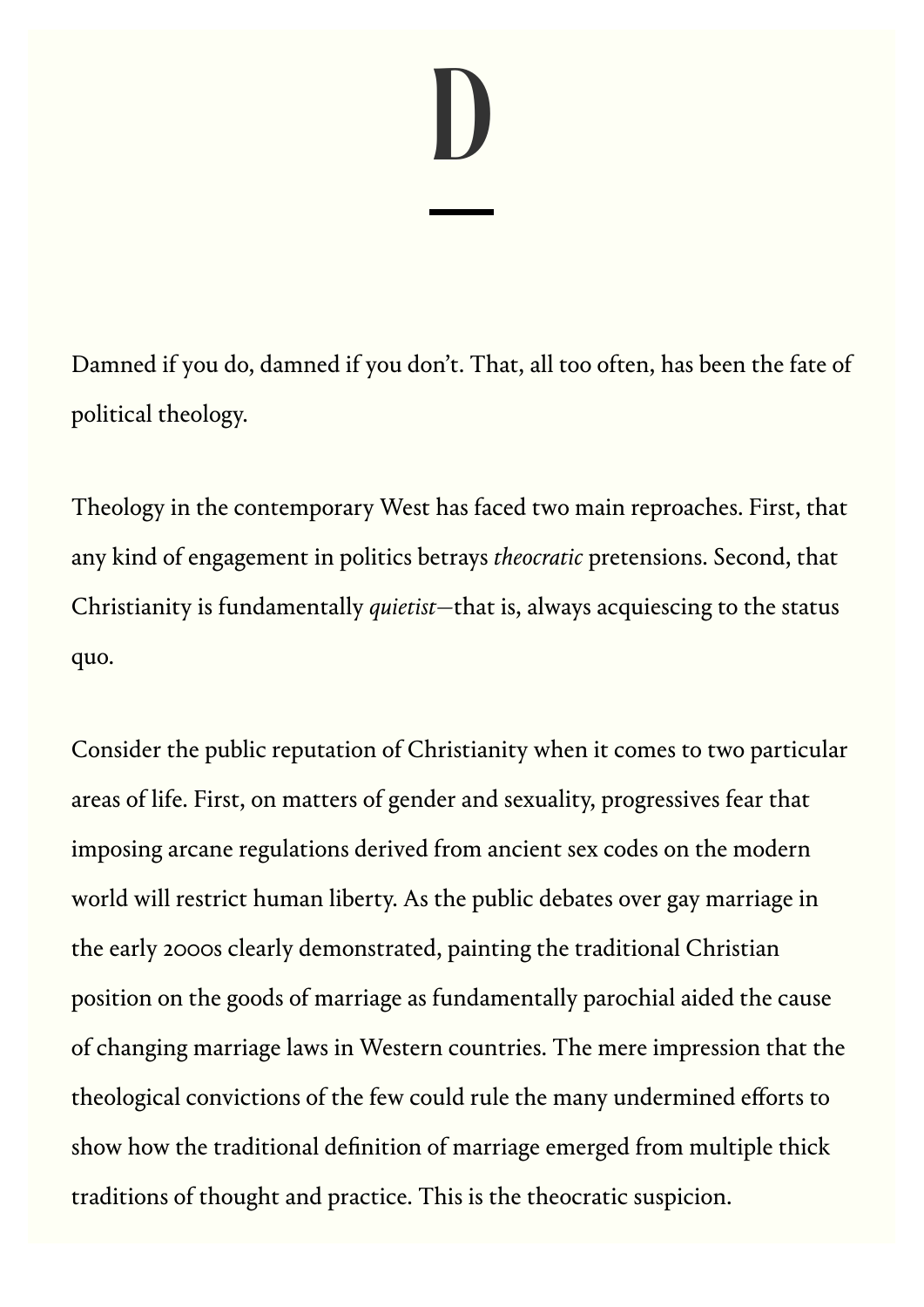But it's quite the opposite with the environmental movement. When it comes to the effort to stave off climate disaster, the common perception is not that Christianity is too political but that it is *not political enough*. Christianity has been criticized for being too otherworldly to care about the fate of the planet. This is the quietist charge.

So the two charges make opposing claims. The second reverses the first. The first insists theology stay out of politics and mind its own business. The second rebukes theology for having stayed out of politics and minded its own business. Theology is damned if it does politics, damned if it doesn't.

Theology is damned if it does politics, damned if it doesn't.

**y** 

## The Logic of the Theocratic and Quietist Critiques

According to the first charge, political theology is a bogus project because any theological contribution to political debate immediately runs the risk of unacceptably conflating spiritual and temporal power. If religion is not strictly quarantined, if theology is not kept out of the public square, then the freedom of society will be fatefully compromised. This is the reasoning: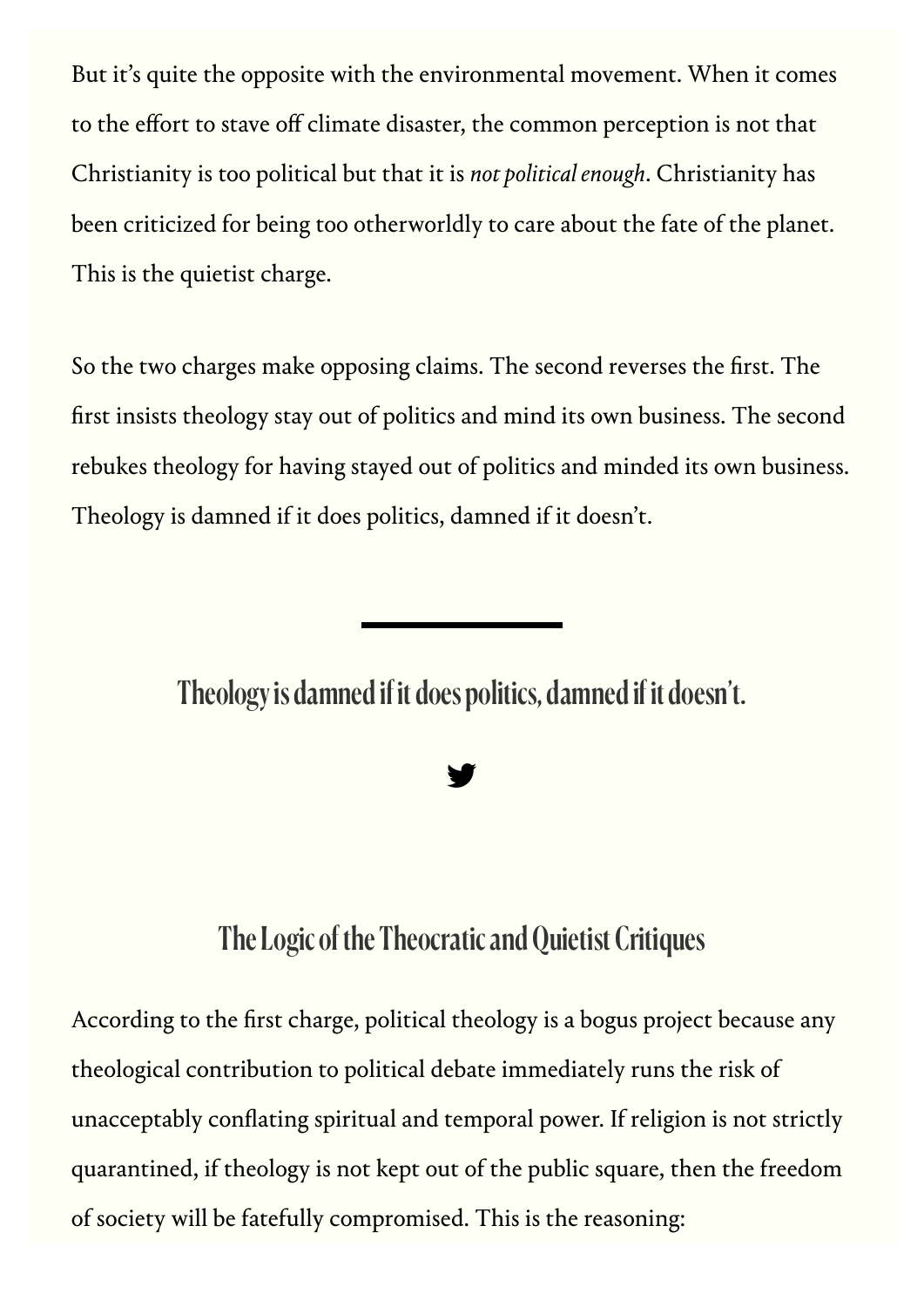- 1. Christian theology appeals to divine revelation, which, unlike reason, not everyone in a given society has accepted or could accept.
- 2. Politics is necessarily about how *everyone* in a given society is ruled.

#### *Therefore*

- 3. Deriving political principles from Christian theology leads to people being governed by principles they do not or could not accept.
- 4. People being governed by principles they do not or could not accept equals tyranny.

Theocracy, so the fear goes, involve rulers simply reading off God's will for human beings and then enforcing it with the coercive power at their disposal. Realizing the kingdom of God on earth is thought to be the aim. In practice this privileges an authority, usually clerical, that cannot be held to account because it lies beyond "normal" rationality. If the matter of how best to organize our common life has been secretly settled, what scope can there be for argument? What room for challenge? If a government's source of authority is divine, there is little need for checks and balances. You need checks and balances only if there's a possibility of human error. But if the divine will is clear and intelligible, and if its application to all the situations that arise in a society is uncomplicated, there need be no institutional apparatus to qualify it,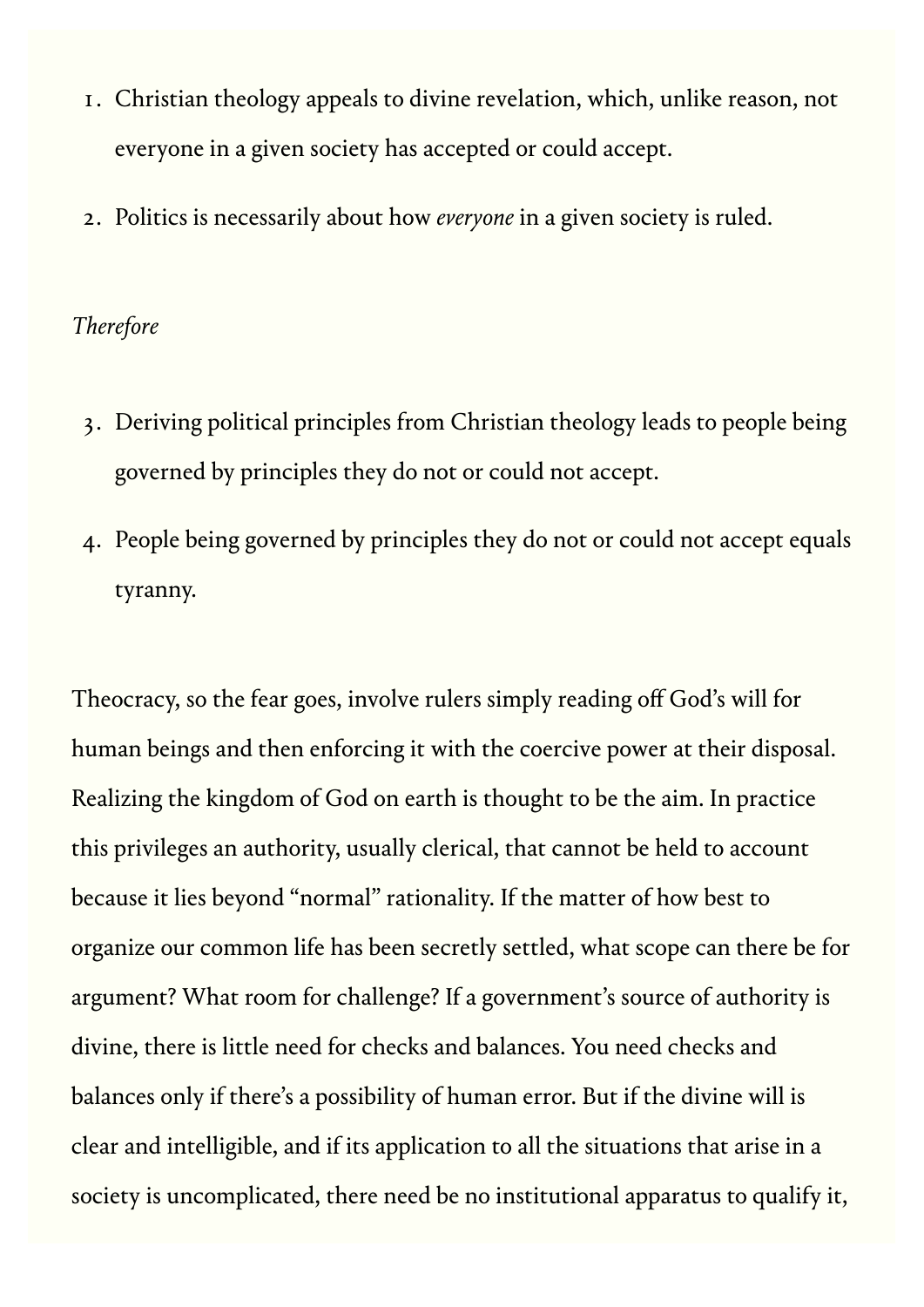to compensate for failure.

This concern about the imposition of a supposedly unmitigated divine will is the theocratic charge, and it is so deeply engrained in the late modern Western psyche that usually when it is made, it is not named. In politicians' speeches, in judges' verdicts, in op-eds, the critique is presupposed even if "political theology" or "theocracy" is not mentioned.

But the quietist charge is just as powerful. It contends that political theology is simply a contradiction in terms. Political theology is a project doomed from the outset because Christian theology is presumed to be hopelessly otherworldly. The argument goes like this:

- 1. The Christian religion is preoccupied with the next world.
- 2. If you are preoccupied with the next world, that preoccupation will undermine your commitment to (changing) this world.
- 3. Politics is about (changing) this world.

#### *Therefore*

4. Christians are not committed to politics.

According to this suspicion, since Christians supposedly take only a passing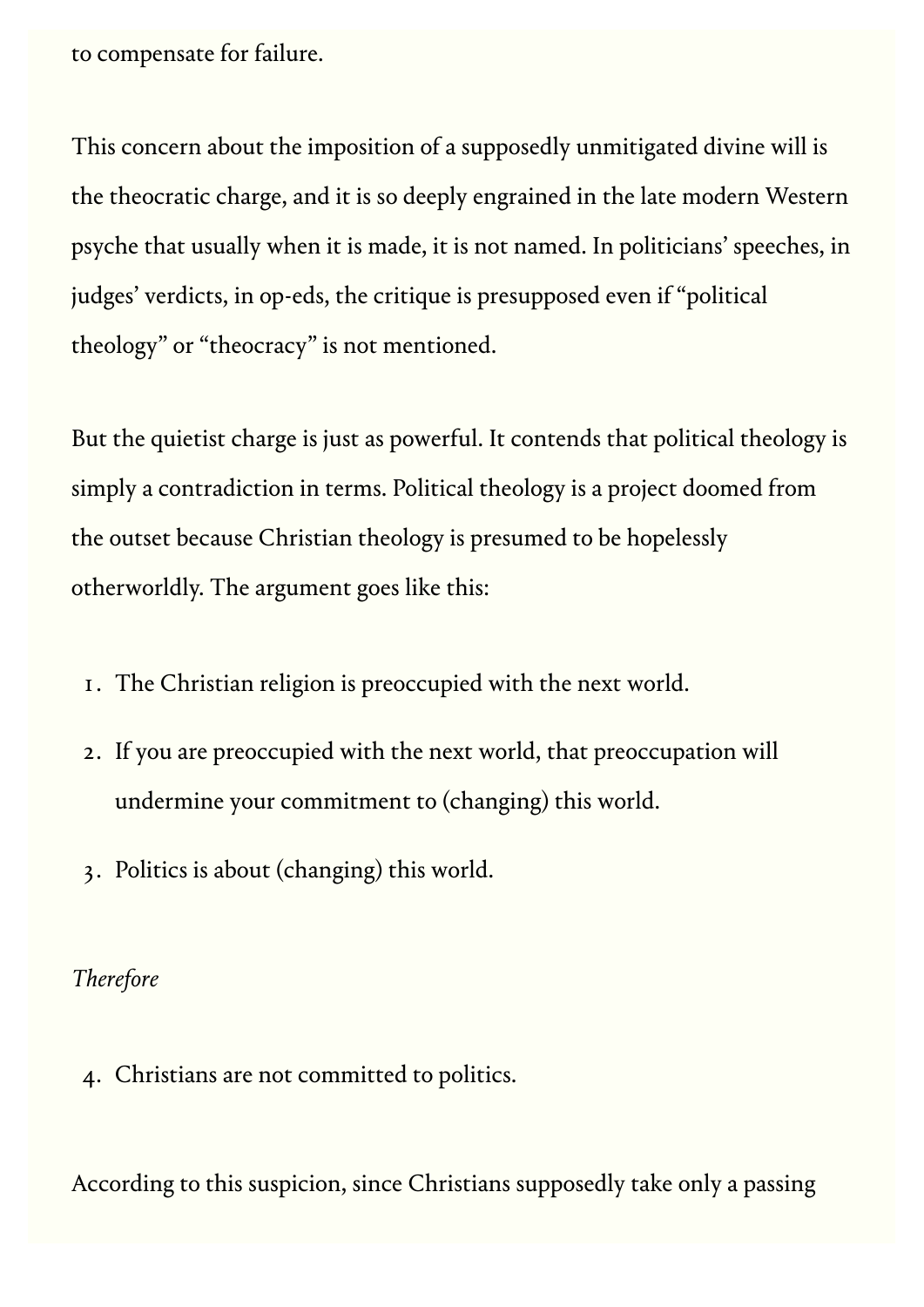interest in this passing age, any expression of a desire to engage politically is actually an instance of bad faith. Alleviating suffering, eradicating poverty, ameliorating corruption, speaking truth to power, striving to make government more participative, mitigating the effects of inequality, establishing social justice—theology essentially resigns itself from these tasks. Why? Because, according to the critique, the coming kingdom that believers hope for will not be one they build themselves. The coming kingdom will not be the product of human agency but, rather, is properly viewed as "catastrophic," ushered in extrinsically by divine agency. Thus the future provides a pretext *not* to act in the present. This world is to be waited out, not worked on. This world provides an arena for individuals to win or receive entry (depending on your perspective) into the next.

# The Origins of the Theocratic and Quietist Critiques

We shouldn't be surprised, then, when we see widespread cultural confusion about the status of theology in contemporary life. In this essay, my hope is to show that if we better understand the way previous generations of political theologians resisted the charges of theocracy and quietism, we stand a better chance of perceiving which Christian approaches to politics in our time honour that tradition and most accurately represent the import of our faith.

I should first say more about the provenance of these critiques. Who voices them today? Given how strongly opposed they are, one could be forgiven for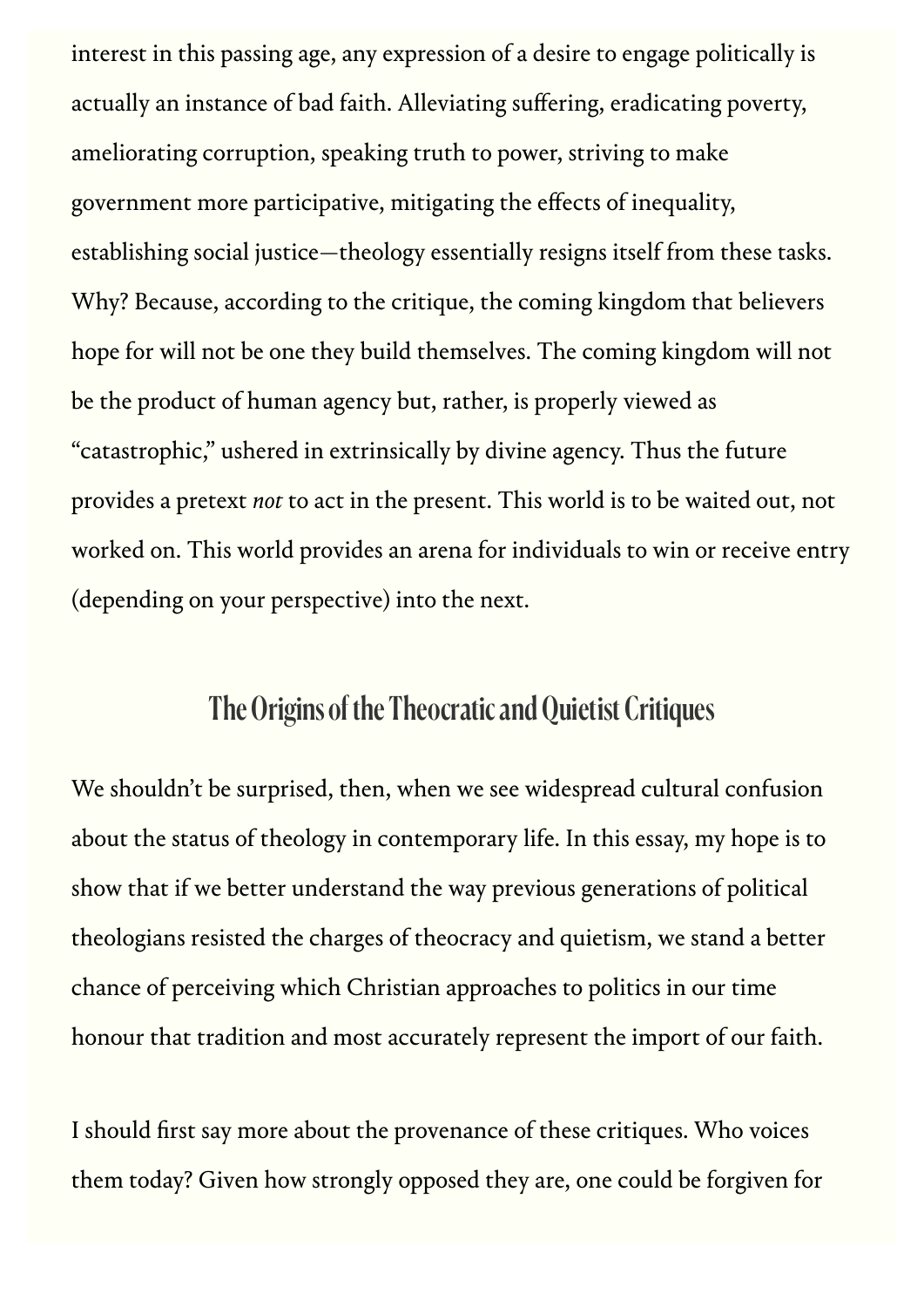assuming that the two dismissals emanate from a separate set of critics. But one would be wrong. Take the influential intellectual historian Isaiah Berlin. With one breath Berlin can characterize political theology as deeply paternalistic—those influenced by the Bible, he argues, will conceive of the law as the commands of a father and leave "the presence of immediate authority unquestioned"—and then with the next breath endorse Machiavelli's view that Christianity tends to encourage a "quietism or indolence" that "crush[es] men's civic spirit." Similarly, in an essay on the legacy of John Paul II, the late political philosopher Tony Judt can ascribe to the Polish pope "an unconcern verging on contempt for the things of this world" before crediting him with the fall of Communism!

Contradictions aside, in the main the theocratic charge is levelled by classical liberals, while the quietist charge comes from the left. We will again take these in turn.

The suspicion that political theology leads to theocracy is a distinctly liberal one. At the turn of the twentieth century, it was this fear that motivated the anticlerical legislation introduced by liberal republican administrations across continental Europe. In France, under *Émile Combes's premiership, the policy of laïcité mandated the expulsion of all "unauthorized" religious orders and the closure of twelve thousand Catholic schools.* The root suspicion was that the public presence of the church effectively kept alive the fateful possibility of a return to the theocratic union of throne and altar that characterized the early nineteenth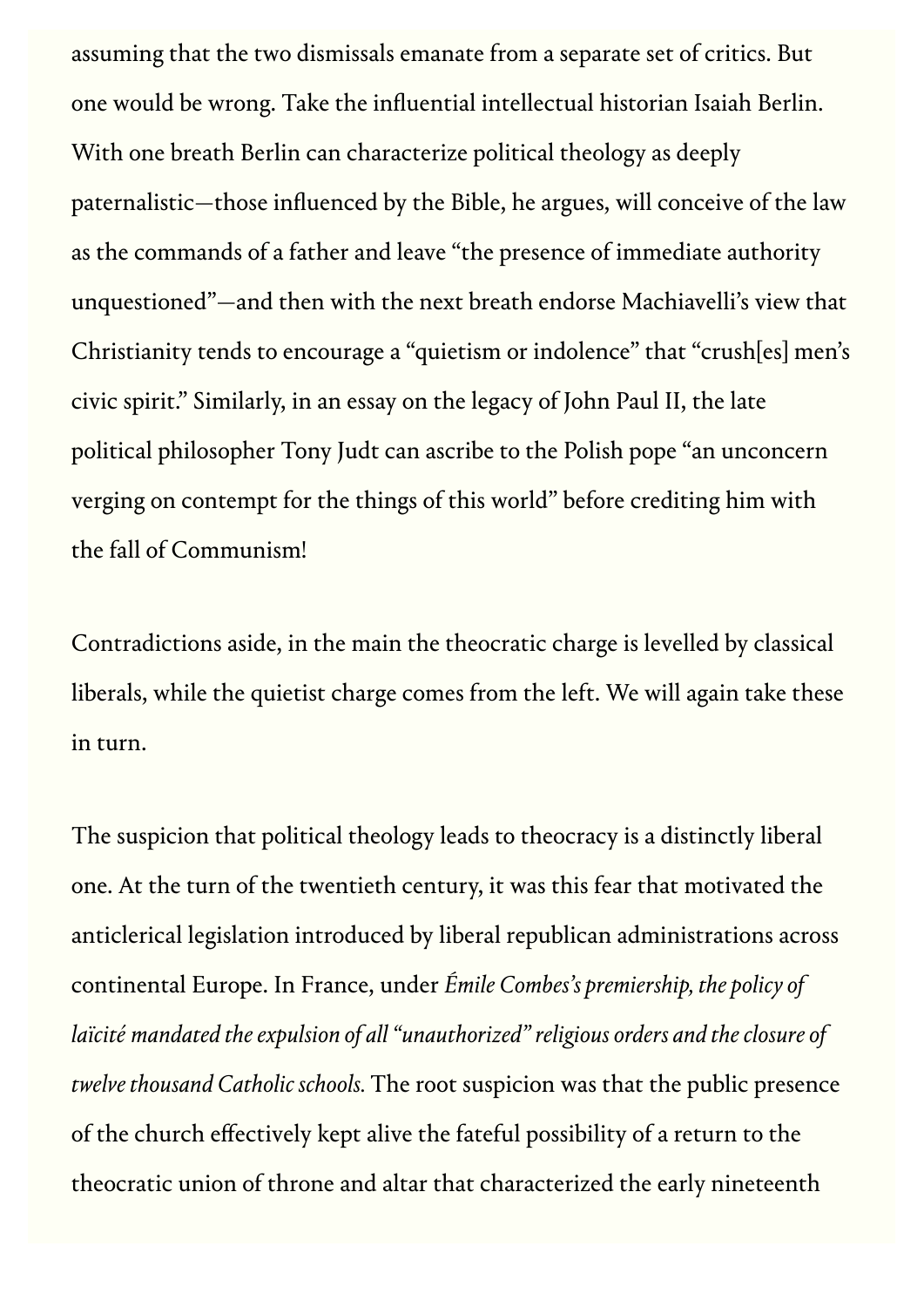century. (We will return to this below.) In Britain, by contrast, where the church remained formally established, concerns about theocracy surfaced as concerns about law. After the Second World War, liberalism came to dominate the landscape of both legal philosophy and public policy in the wake of the Wolfenden Committee's adoption of J.S. Mill's "harm principle" in its landmark report of 1957. Appointed by Parliament to consider the law and practice related to homosexuality and prostitution (both illegal at that time), the committee pronounced that "the function of the law was not to intervene in the private lives of citizens" and thus its remit should not extend to forms of sexual behaviour regarded as wrong by religious tradition.

The suspicion of theocracy also stems from modern Europe's "creation myth," the powerful story according to which the wars of religion between Catholics and Protestants in the sixteenth and seventeenth centuries proved decisively the irrepressible danger of public faith. "If there were to be any prospect of achieving civic peace," writes Quentin Skinner, a contemporary historian of the early modern era, "the powers of the State would have to be divorced from the duty to uphold any particular faith." Toleration, individual rights to private worship, the separation of church and state—all of these could be guaranteed only if the secular state ended theocratic rule. For liberals schooled in this story of how we have arrived at our modern institutions, political theology is fundamentally regressive. In an increasingly secular age, even to entertain explicitly theological conceptions of the most pressing issues of our day is to revert to everything we were trying to escape.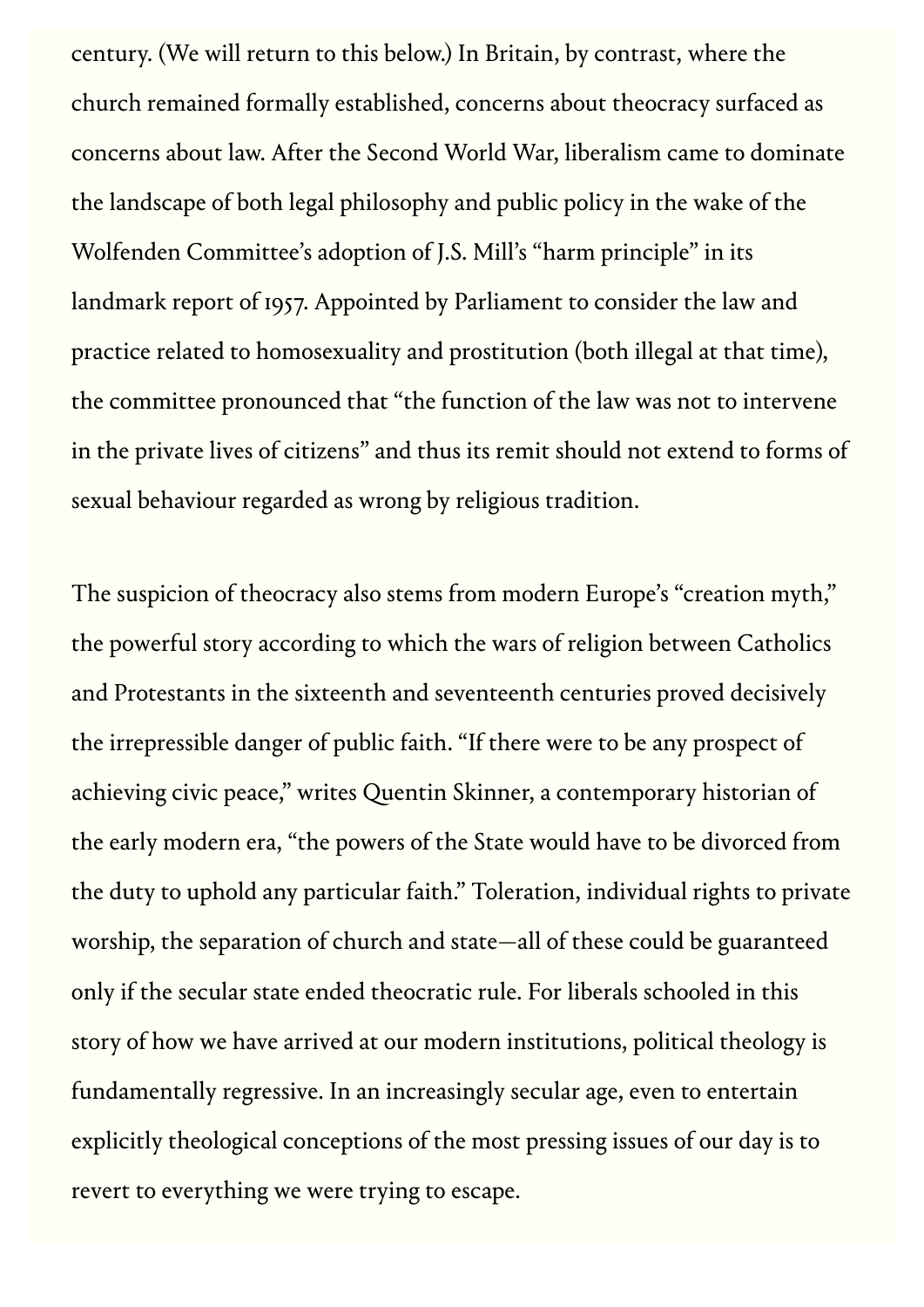If the theocratic suspicion of political theology is levelled by liberals, the quietist charge comes from the left. Karl Marx famously asserted that religion is the "opium" of the people. And the point about people on drugs is that they check out. They withdraw from the world, take trips away from it, seek refuge in hallucinatory realms. By analogy, religion for Marx stops people from taking action in the real world. Satiating mankind with ideas, incessant commentary, and endless interpretation, faith diminishes political engagement. Under the influence, people decline the opportunity to shape their earthly destinies.

Marx's conception of religion crops up wherever adherents advance and implement his ideas. The Austrian Karl Kautsky told a story according to which Christianity started off as "a fighting organization" (even evincing signs of proto-communism) until, when the hoped-for revolution failed to arrive, becoming "politically conservative or indifferent." When "confidence in the coming of the 'Kingdom of God' here below faded," the dream was "transferred more and more to heaven"; the messianic expectation of the future "took on these celestial forms." In pre-revolutionary Russia, similarly, Marx's opium becomes Lenin's liquor, which the ruling class dispenses in order to keep the masses "submissive and patient while here on earth, and to take comfort in the hope of heavenly reward." In France, the most famous philosopher of the twentieth century, and its most famous atheist, Jean-Paul Sartre, coupled existentialism with Marxism to declare that Christianity in principle and in practice generates despair of and for *this* world. Finally, in Britain, where Marxist influence in the twentieth century was strongest in the field of history,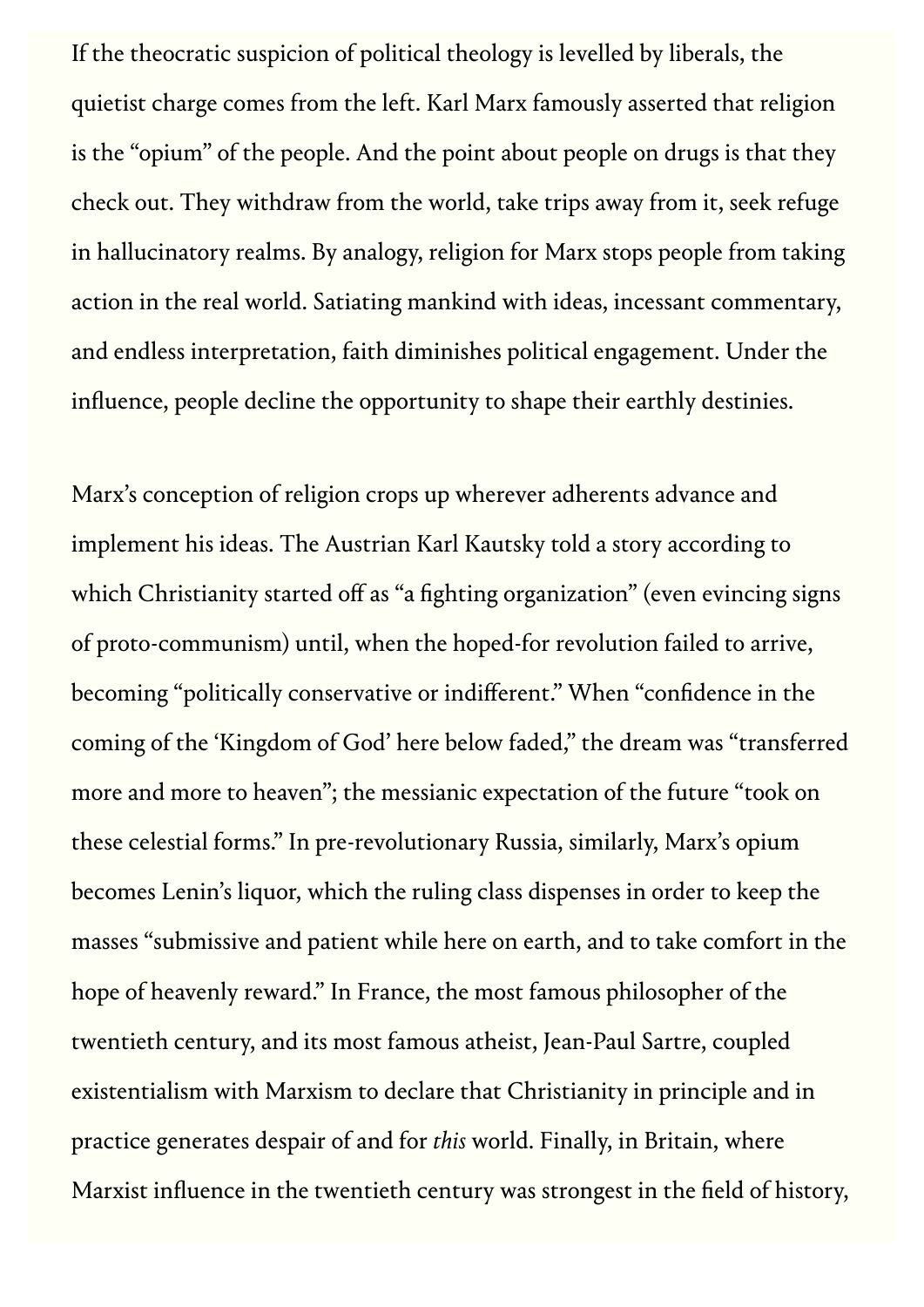scholars referred back to and saw quietism wherever they looked. So E.P. Thompson in *The Making of the English Working Class* maintains that Methodism played a powerful role in preventing the working class from taking action against industrial capitalism. Reminding us that "the Methodists—or many of them—*were* the poor," Thompson argues that Wesley's religion of the heart, experienced by people as "emotional and spiritual paroxysms," effectively rendered docile those people under its sway. The most vital religious movement of the British nineteenth century was a "form of psychic exploitation" that "stifled the revolutionary impulse."

Liberals, then, fear that political theology tempts us back to theocracy, while the left insists that the very project is undermined from the start by a faith that is fundamentally quietist.

Liberals, then, fear that political theology tempts us back to theocracy, while the left insists that the very project is undermined from the start by a faith that is fundamentally quietist.

# **y**

German Protestant Strategies for Political Theology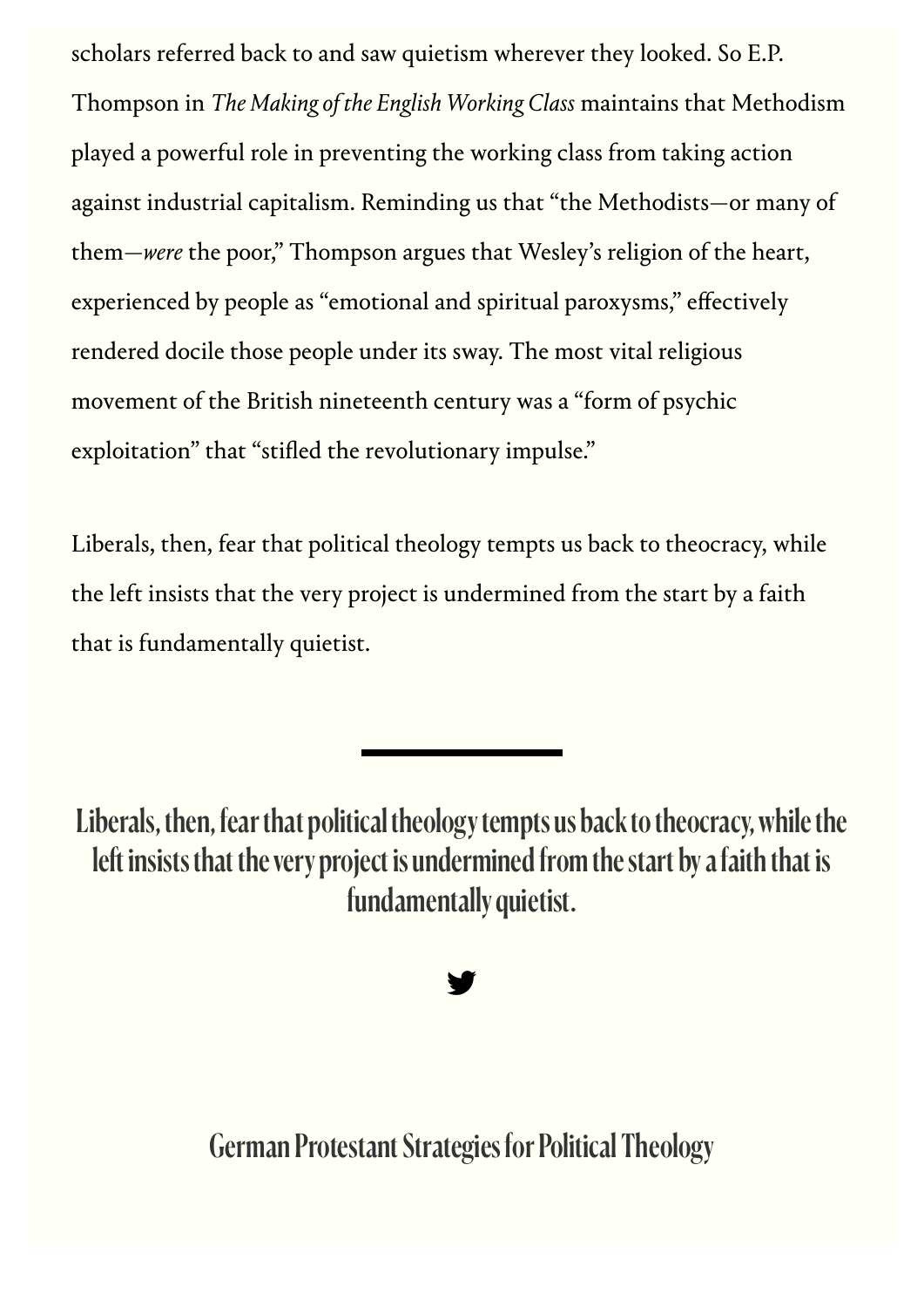Before we come to the shape that modern political theology actually took, it is worth stepping back to consider whether these are diametrically opposed positions. Is there a third option? A way for faith to engage actively in the world yet without tending toward theocracy? Perhaps faith can be *social* without being political. Could theology adhere to a fundamental distinction between church and state (thus refusing to weigh in on questions about government from a confessional basis) while, through its manifold ministries at work in civil society, proving itself energetic enough to defy the quietistic charge?

I want to reflect on this third option by way of the following passage, which the author titles "The Church's Claim on Government":

The Church has the task of summoning the whole world to submit to the dominion of Jesus Christ. She testifies before government to their common Master. She calls upon the persons who exercise government to believe in Christ for the sake of their own salvation. She knows that it is in obedience to Jesus Christ that the commission of government is properly executed. . . . Only the Church brings government to an understanding of itself.

One doesn't have to self-identify as a political liberal to find talk of "summoning the whole world to submit to the dominion of Jesus Christ" deeply disconcerting. Doesn't the demand that government officials believe in Christ "for the sake of their own salvation" sound unforgivably theocratic? What about the idea that government cannot understand itself apart from the church? Who could say such a thing?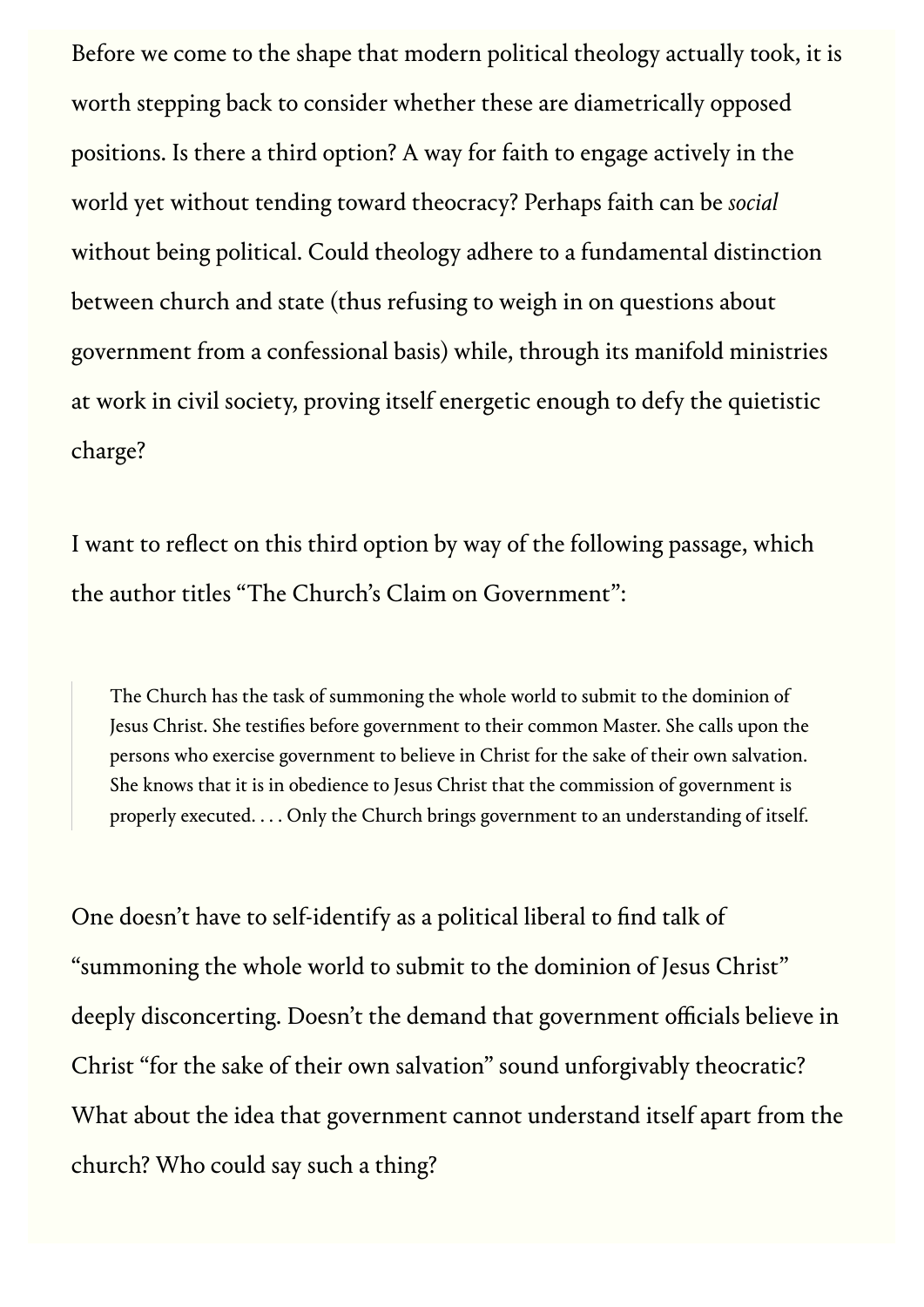It was Dietrich Bonhoeffer, who wrote this from Tegel Prison in 1943, when the government in question was Hitler's. Bonhoeffer had been incarcerated for his participation in a failed plot to assassinate the f*ührer*. He was executed months later.

The problem with my third option above, with its clear delineation between the realms of civil society and politics, is that it delights dictators. To insist the church "know its place" in order to avoid a return to theocracy negates the possibility of speaking truth to power, a task Bonhoeffer and other members of the Confessing Church took up at the cost of their lives.

To insist the church "know its place" in order to avoid a return to theocracy negates the possibility of speaking truth to power, a task Bonhoeffer and other members of the Confessing Church took up at the cost of their lives.

#### **y**

Returning to the shape of modern political theology: in the twentieth century, political theology properly begins with a young theologian's horrified reaction to his German teachers' acquiescence in the ideology of war. In 1914 Karl Barth found himself appalled by "my theological teachers whom I had greatly venerated." Those men represented the finest flowering of nineteenth-century liberal Protestantism, and this is where it had led them—to a profound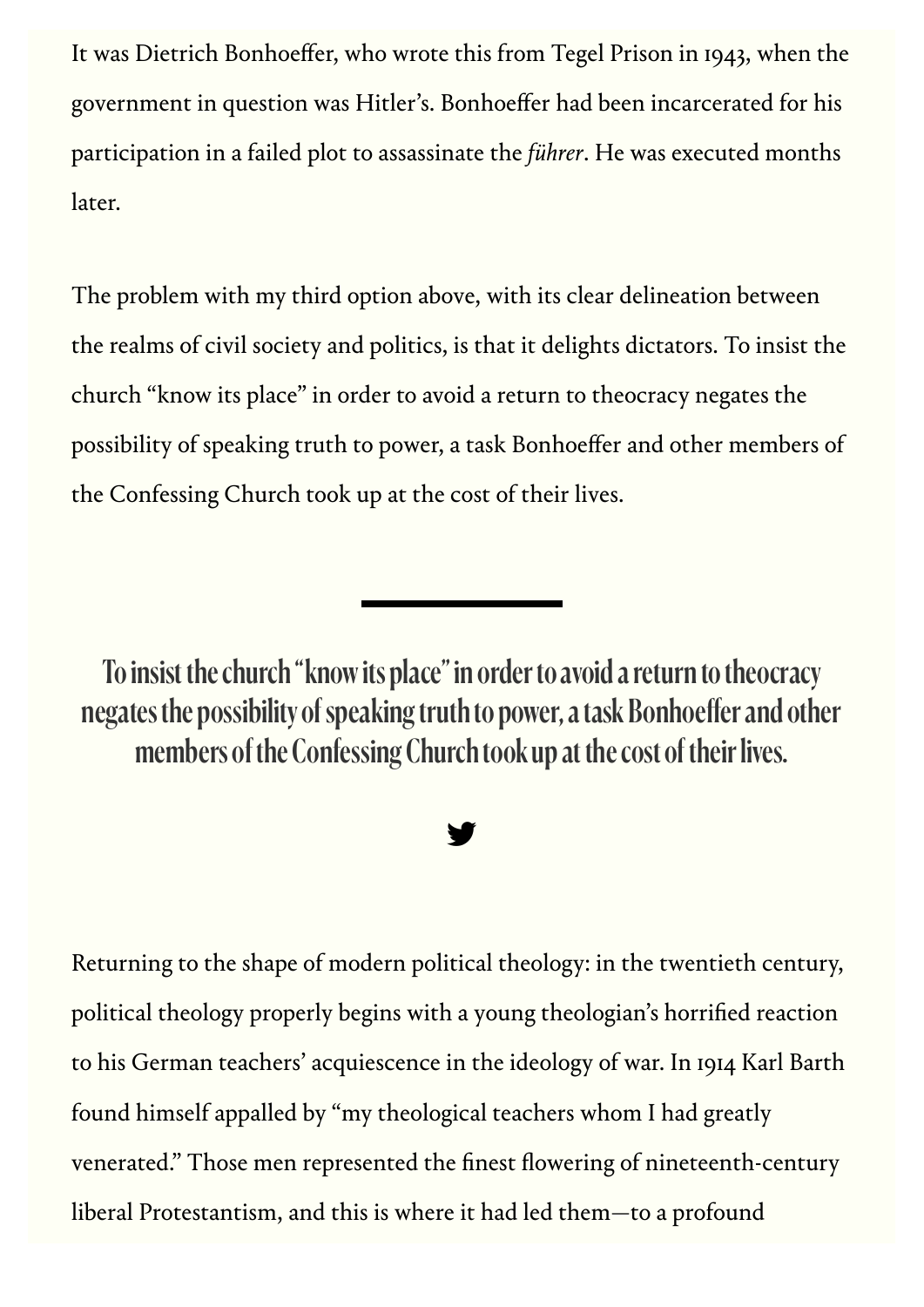collusion with the state and with German nationalism. Barth couldn't believe the ease of the intellectual capitulation, how quickly and unquestioningly the state's initiative was accepted, how the legitimacy of the German position was simply taken for granted. And Barth's disbelief precipitated a personal crisis he recollected later in life: "An entire world of theological exegesis, ethics, dogmatics, and preaching, which up to that point I had accepted as basically credible, was thereby shaken to the foundations."

What had been lost in this world, as Barth could now see, was the radical independence of the word of God. For liberal Protestantism, human culture had taken priority over divine revelation. In response Barth asked, "Is there in the Christian experience of God a foundation and normative position on the phenomenon of social and national life?" The answer Barth eventually arrived at is that the state must be regarded "as an allegory, as a correspondence and an analogue to the Kingdom of God which the Church preaches and believes in." The state, whether it knows it or not, thus participates to some way in the mission of Jesus Christ. For instance, since the Son of Man came to seek and to save the lost, the church "will always insist on the State's special responsibility for . . . the poor [and] the socially and economically weak."

Then, in 1933, Shakespeare's words were felt once again: "in cities, mutinies; in countries, discord; in palaces, treason." For Barth, the rise of Hitler had a terrible sense of déjà vu. And another young theologian, aged twenty-seven at the time, was as disoriented as Barth had been twenty years earlier. Bonhoeffer,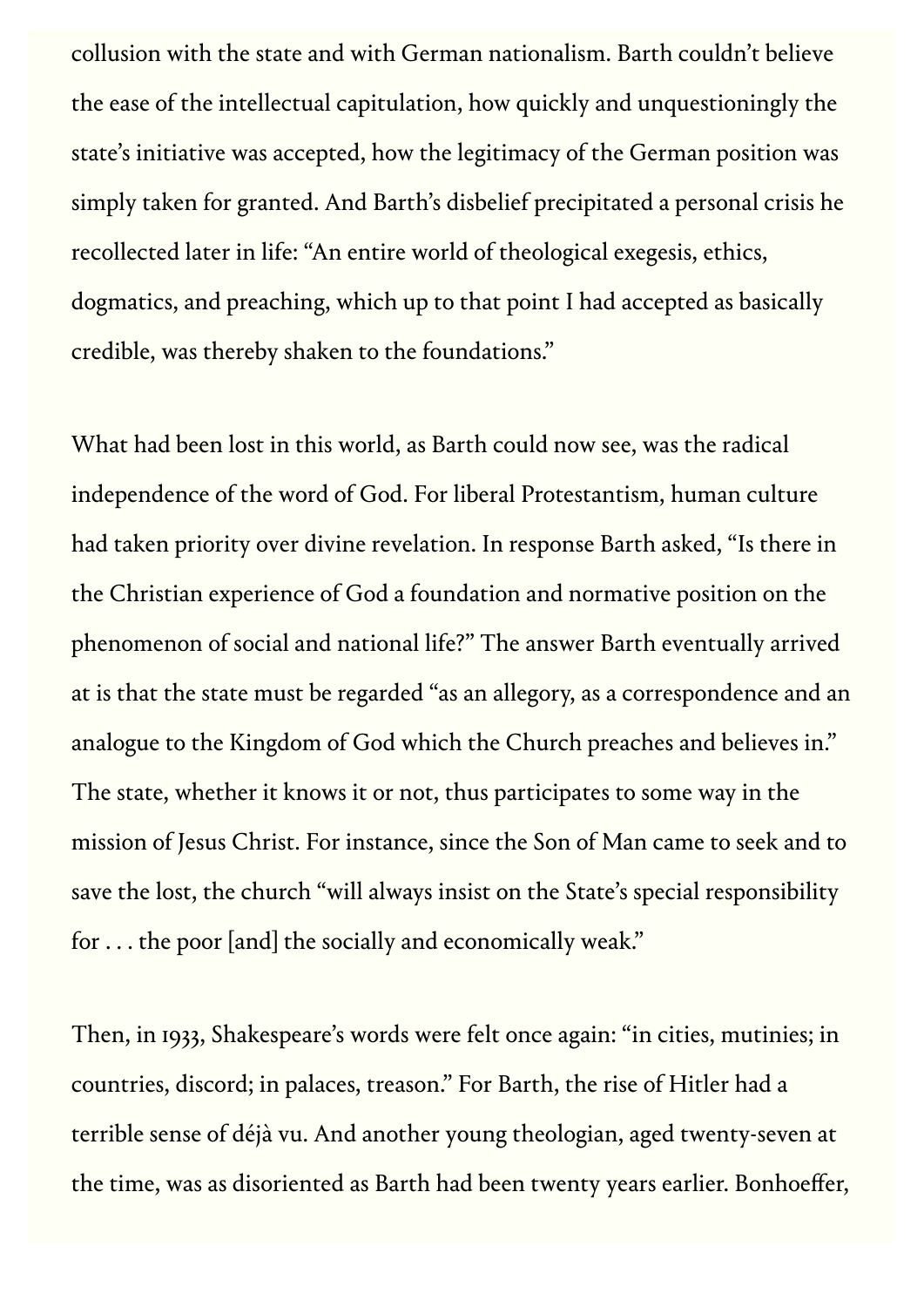a Lutheran minister and a precociously brilliant lecturer at the University of Berlin, watched in horror as the student body flocked to the f*ührer,* gathering en masse to salute the new Reich chancellor with "Heil Hitler!" as the dean of his theology faculty draped a swastika banner over the front entrance of the building. When the churches then fell into line, allowing themselves to be amalgamated into a national *völkisch* church, Bonhoeffer couldn't believe what he was seeing: "Even the most intelligent people have totally lost both their heads and their Bibles." And when he read a rival movement advise the Confessing Church to remain unpolitical, Bonhoeffer was furious: "Here the church capitulates before politics!"

Members of the Confessing Church

*Members of the Confessing Church, 1936.*

The occasion for Bonhoeffer to develop this political theology more fully came in April 1933, when the Third Reich passed the Aryan Paragraph. Ordering the removal of all Jews from the civil service, the law applied to the churches too, in receipt as they were of government funding. In an essay titled "The Church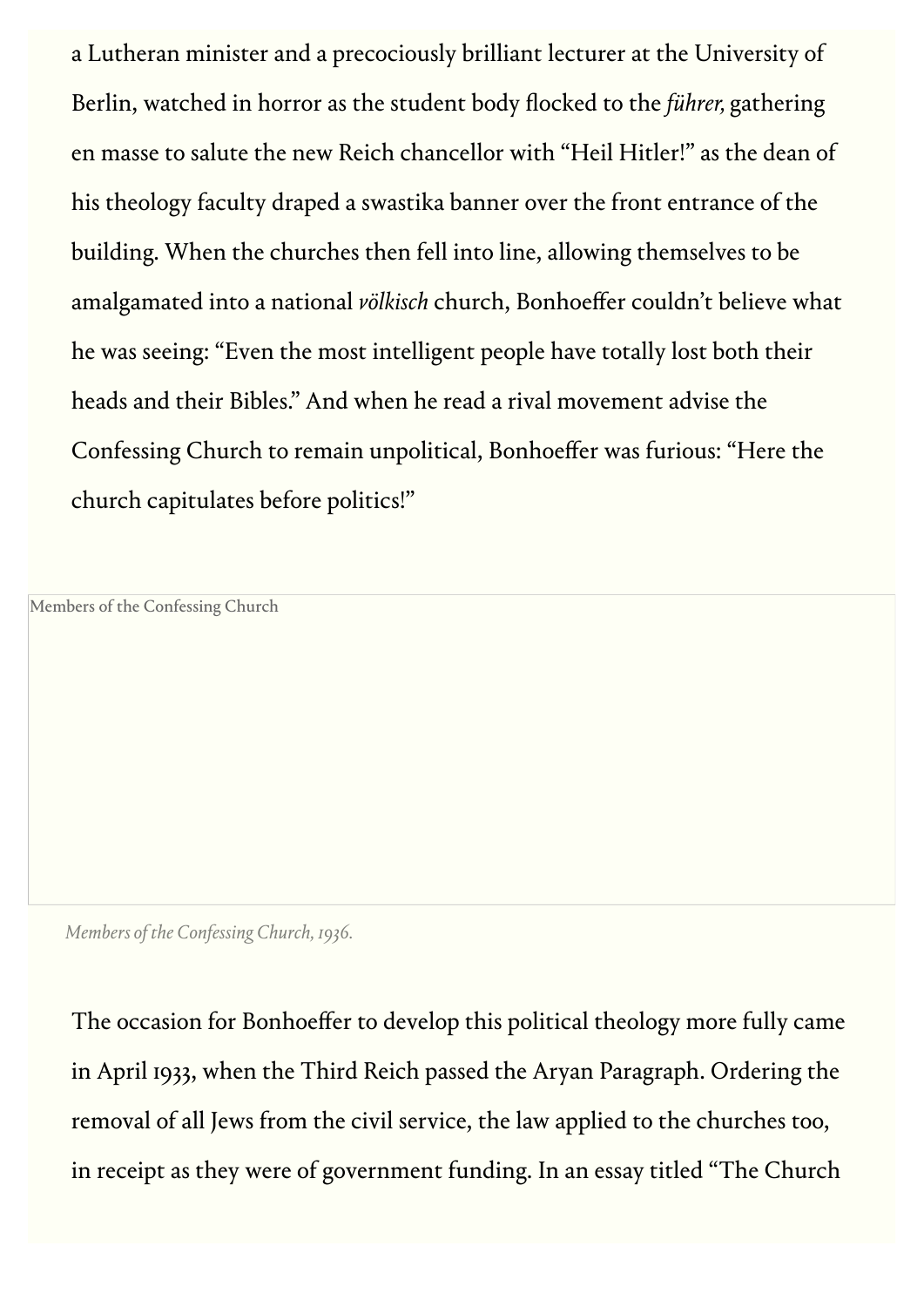and the Jewish Question," Bonhoeffer attacks those using the church-state distinction as cover for quietism. The Reformation church might have been hesitant to become directly involved in political action, he admitted, but there *are* times when the church is called to hold the state to account:

As church it will only ask whether or not the state is creating law and order. In doing so the church will, of course, see the state as limited in two ways. Either too little law and order or too much law and order compels the church to speak.

*Too little* law here equates to a group of people being deprived of their rights (that is, the state failing to provide even minimal protection to a contingent of citizens). *Too much* law is the state using its coercive power to prescribe how the church treats its members, thus limiting its freedom to proclaim its message (the implication of the Aryan Paragraph).

# Catholic Strategies for Political Theology

So at this vexatious time, in what were Protestant heartlands, political theology was characterized by its vociferous opposition to quietism. In the Roman Catholic world, by contrast, political theology in the twentieth century developed in profound reaction to the opposite danger—theocracy.

After the paroxysms of the French Revolution and the Napoleonic wars, the Restoration of 1815 saw an attempted return to a theocratic union of throne and altar across continental Europe. With Enlightenment political ideas and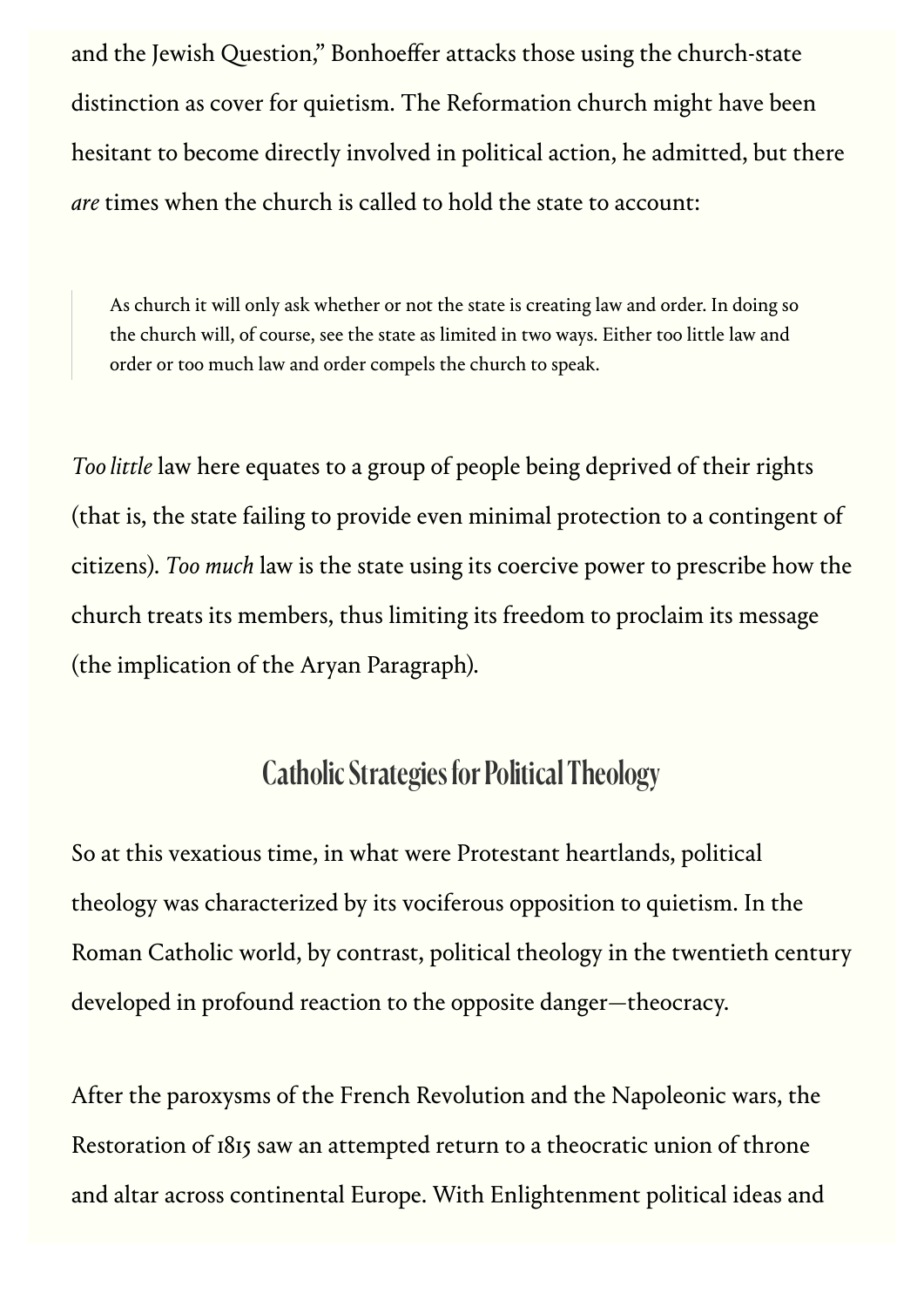ideals seen to have been discredited by the French Revolution, order was to be restored by re-establishing absolute monarchies backed by divine authority and the official church. This was the agenda when, in 1818, France was brought back into the diplomatic fold under its newly restored Bourbon king, the new Quintuple Alliance (France, Russia, Austria, Prussia, and Britain). In France the church used the state to introduce the death penalty for anyone who dared to desecrate the Mass. In the newly restored Papal States, Jews were forced into ghettos and compelled by law to attend Christian church services and listen to sermons. In 1832 Pope Gregory XVI castigated in resounding terms any country that "desires to separate the Church from the state, and to break the mutual concord between temporal authority and the priesthood." As the nineteenth century progressed, however, it became clear that, in the era of the rise of the nation-state, the supposed union of throne and altar was in reality becoming the subordination of the altar to the throne.

And so (contrary to the standard English-speaking histories of the period) the Roman Catholic Church, rather than closing in on itself in the last third of the nineteenth century, began to relinquish its theocratic aspirations. At the First Vatican Council (1869–1870), for the first time since before the emperor Constantine, the rulers of the nations were not invited to a church council. Seeing how dysfunctional the relationship between church and state had become, the church strove to refocus on its spiritual role. Accordingly, Pope Pius IX made it clear that the doctrine for which the council became famous, papal infallibility, related only to the sphere of faith and morals. In no way, Pius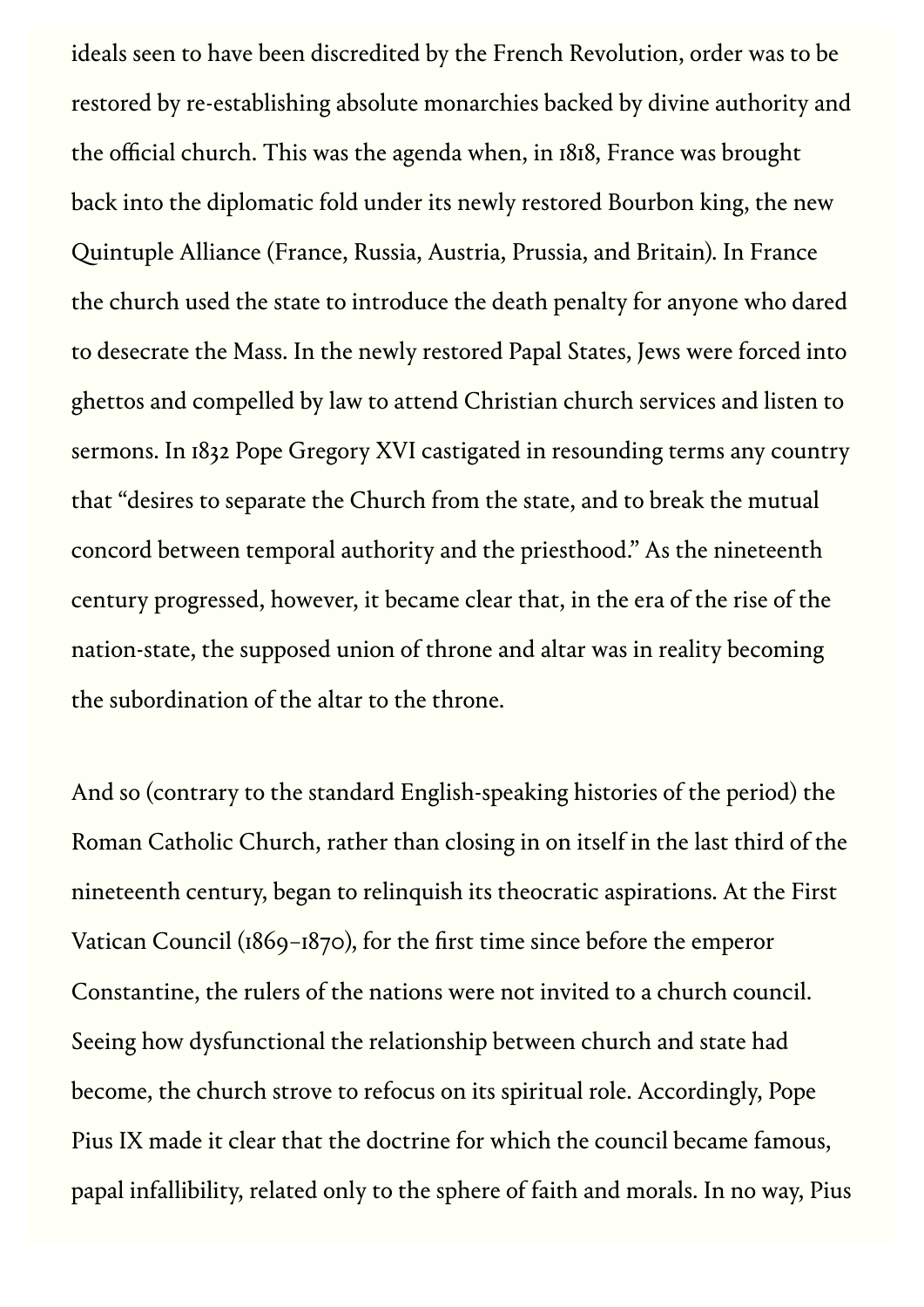reassured the watching world, did papal infallibility "[reassert] a right to depose sovereigns and to release people from their oaths of allegiance." This work to better separate out "jurisdictions" was then consolidated by the remarkable pontificate of Leo XIII (1878–1903). Insisting the mission of the church must centre now on "faith embodied in the conscience of peoples rather than restoration of medieval institutions," Leo duly told conservative French Catholics to give up their dreams of overthrowing the secular Third Republic and restoring a theocratic throne-altar union.

Crucially, though, in no way did the opposition to theocracy drive Catholicism toward quietism. The very pope who finally relinquished dreams of a return to [the throne-altar order, Leo XIII, issued in 1891 the incendiary encyclical](https://www.vatican.va/content/leo-xiii/en/encyclicals/documents/hf_l-xiii_enc_15051891_rerum-novarum.html) *Rerum Novarum*—those "new things" of which we wrote being the crises thrown up by rapid industrialization across Europe. Pope Leo gave, for the first time, singular attention to the rights and duties of capital and labour. "Let no one think," *Rerum Novarum* declares, that "the Church is so preoccupied with the spiritual concerns of her children as to neglect their temporal and earthly interests." The thought of a factory worker who, owing to a surplus of labour in his town, "freely" accepts wages he can't live on should keep Christians up at night. "Some remedy must be found for the misery and wretchedness which press so heavily at this moment on the large majority of the very poor." That remedy lay neither in a fatalistic acceptance of laissez-faire economic liberalism nor in the intoxicating dreams of state socialism. It lay in workers, under "the guidance and encouragement of the church," freely forming labour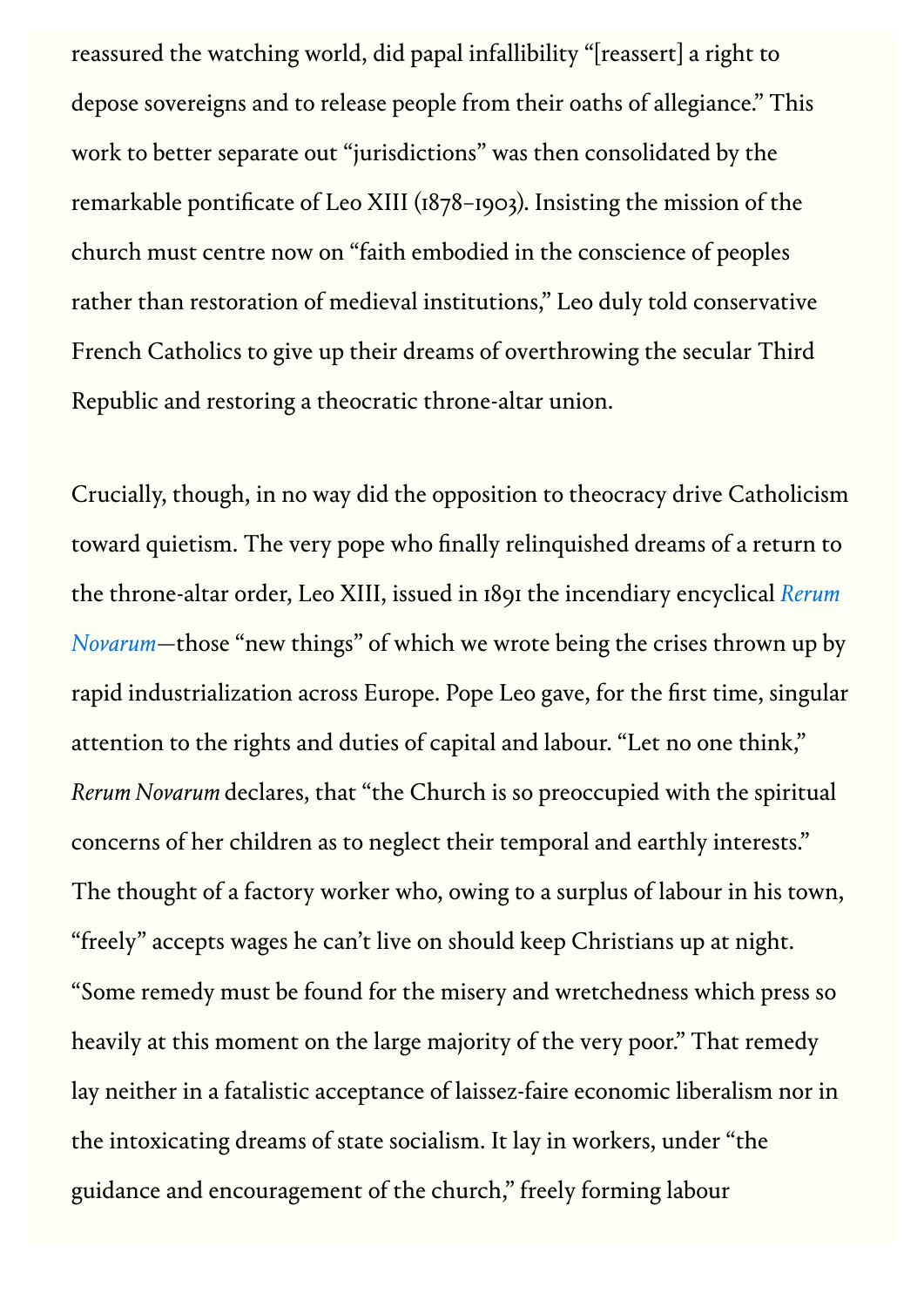organizations to engage the owners of their companies. For Pope Leo, there is undoubtedly a role for government intervention. Sending a seven-year-old down a mine has to be made illegal. Yet the central suggestion of *Rerum Novarum*, concerning the burning question of the resolution of labour conflicts, identifies an answer beyond the state.

Despite the impetus *Rerum Novarum* gave to social action, the consequence of the modernist crisis under the anti-intellectual Pope Pius X (1903–1914) postponed until after 1914 the kind of sustained reflection that allows us to speak of Catholic social thought as a distinct political theology. Political theology "became empty of sense and was buried in silence" until the emergence of the Sicilian priest and activist Luigi Sturzo (1871–1959). Hailing from an aristocratic family in rural Sicily, Sturzo was so aggrieved by the poverty he encountered that he felt compelled to throw himself into social action. He formed a young workers' movement and established a network of small banks for tenant farmers to access affordable loans to buy seed. Armed with *Rerum Novarum*, Sturzo soon stirred up his fellow clergy, while his organizing efforts (to the annoyance of the authorities who arrested him in 1899) went from strength to strength. In 1903 he led a strike of eighty thousand peasants, protesting against exorbitant rents. But Sturzo soon decided the problems plaguing Sicily were systemic enough to warrant a government response. So he sought local office. Before long, the corruption of national politics, as one scholar puts it, "backed by the Mafia, countenanced by the Church, and suffered by the people," had convinced Sturzo of the need for a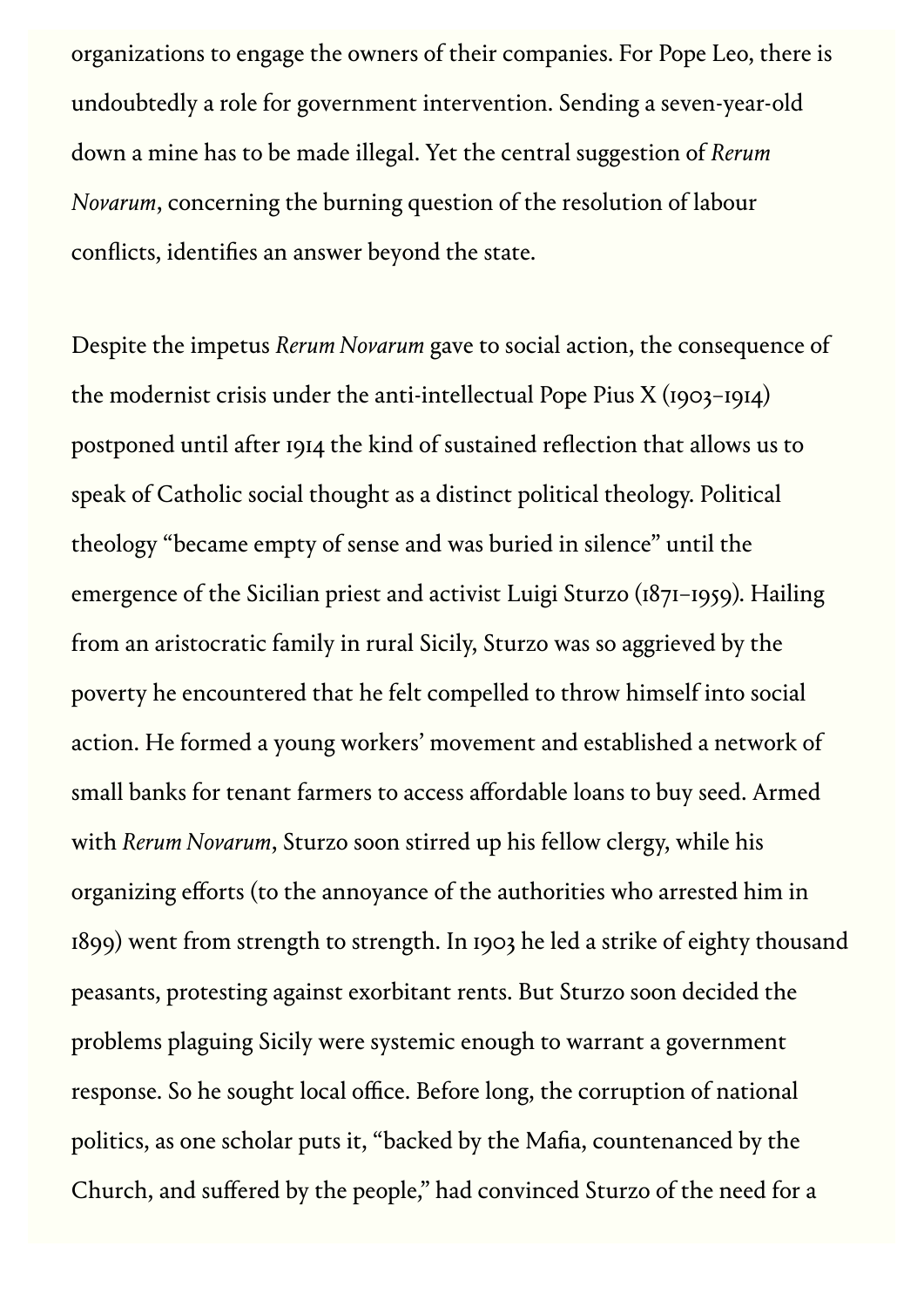new political party. After the First World War, a new pope, Benedict XV, let Sturzo found one. The Partito Popularo Italiano went on to win 20 percent of the vote, a fifth of the seats in parliament, becoming the second largest party after the Socialists.

In his important work *Church and State* (1939), Sturzo places "Christian Democracy" in the context of the church's historic relation to politics. He recognizes how dysfunctional Catholicism had become during the nineteenthcentury Restoration. "The embarrassing union of throne and altar" had led to religion becoming merely "the instrument of the absolute monarchies." And the result of confusing "the religious plane . . . with the political" had been to "widen the gulf between the people and the church." "Christian Democracy" in the form of both social action and new political parties across Europe—was a providential means of restoring that ancient link. And whereas before the First World War these parties had focused on *social* legislation, after it they had endeavoured "to form their own school of political thought on the problem of the State." Sturzo cites the Partito Popularo's 1919 manifesto:

For a centralizing State, seeking to restrict all organizing powers and all civil and individual activities, we would substitute a State truly popular, recognizing the limits of its activity, respectful of the natural centers and organisms—the family, occupational groups, townships—giving way before the rights of human personality *and encouraging its initiatives*. (emphasis added)

In making this principle ("subsidiarity," as it will later be called) the centrepiece of his party's platform, Sturzo was doing something fascinating,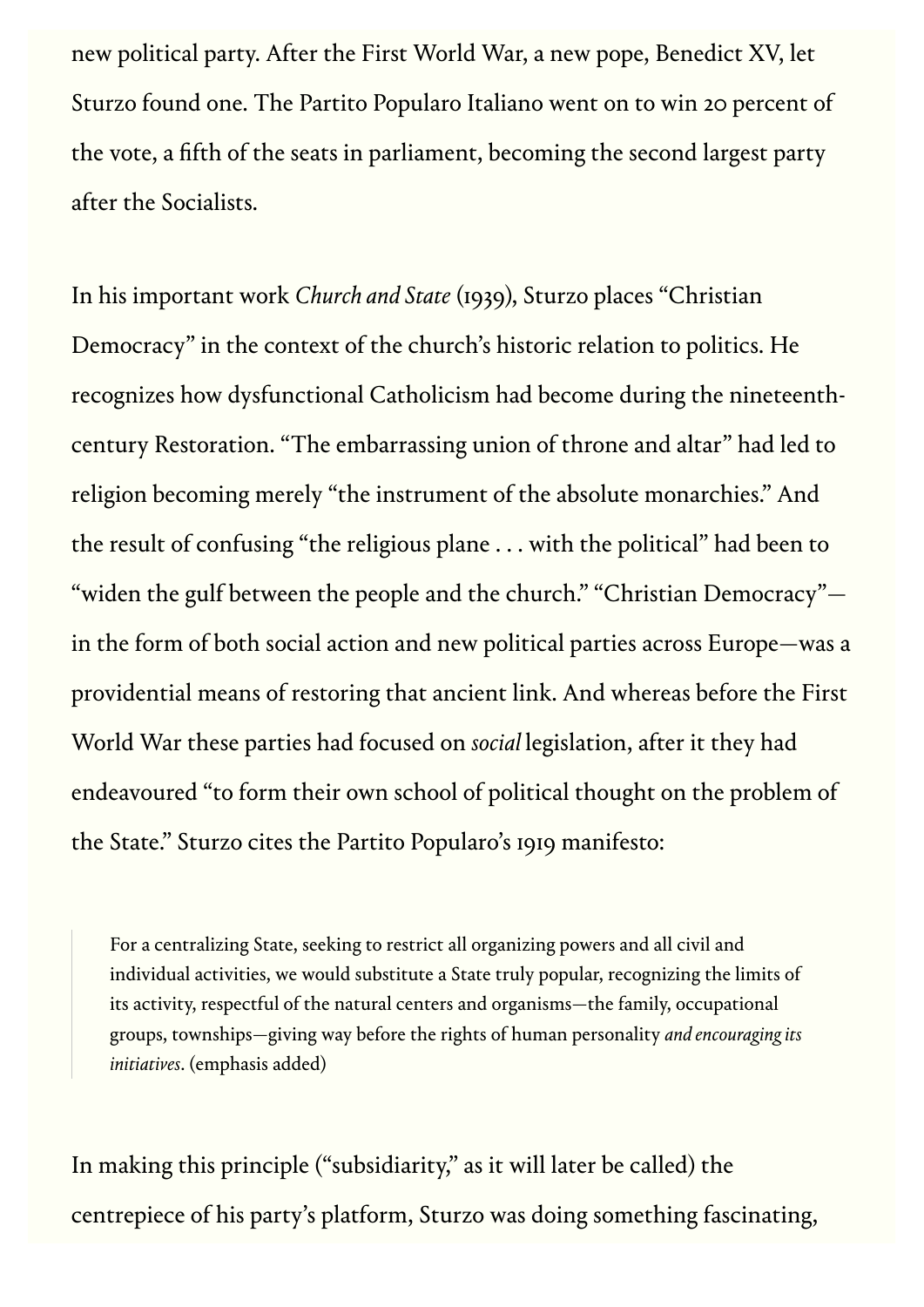and quite paradoxical. He was saying that Christian political action was required at the highest level (a general election!) in order to defend it at the most immediate—that is, to defend initiatives closest to the ground. In an age that now tended toward the totalitarian, Christian Democratic parties wanted to come to power in order to suppress it.

Tragically for Italy, the Popular Party, as it is known in English, having joined each of the six cabinets that governed Italy from 1919 to 1922, then fell before the power of Mussolini. Sturzo, who had explicitly condemned Fascism, fled into exile. But his agenda would outlast his fate. Subsidiarity was enshrined at the heart of Catholic social teaching with Pope Pius XI. It is a fundamental injustice, Pius pronounced in 1931, "to assign to a greater and higher association what lesser and subordinate organizations can do." For human beings to make decisions of substance concerning their lives is a basic human good. Those decisions should therefore be made at the most immediate level possible. Power should be distributed among human-scale communities, the plurality of institutions in which men and women find themselves embedded, by nature or by choice—their families, guilds, unions, charities, schools, firms, hospitals, and churches. And such a vision, expressed politically as a plea for a robust pluralism, emanated not only from the order of things but also from the gospel. For had not the apostle Paul, in his conception of the mystical body of Christ, taught that the health of the whole body depends on every single part working in and of itself?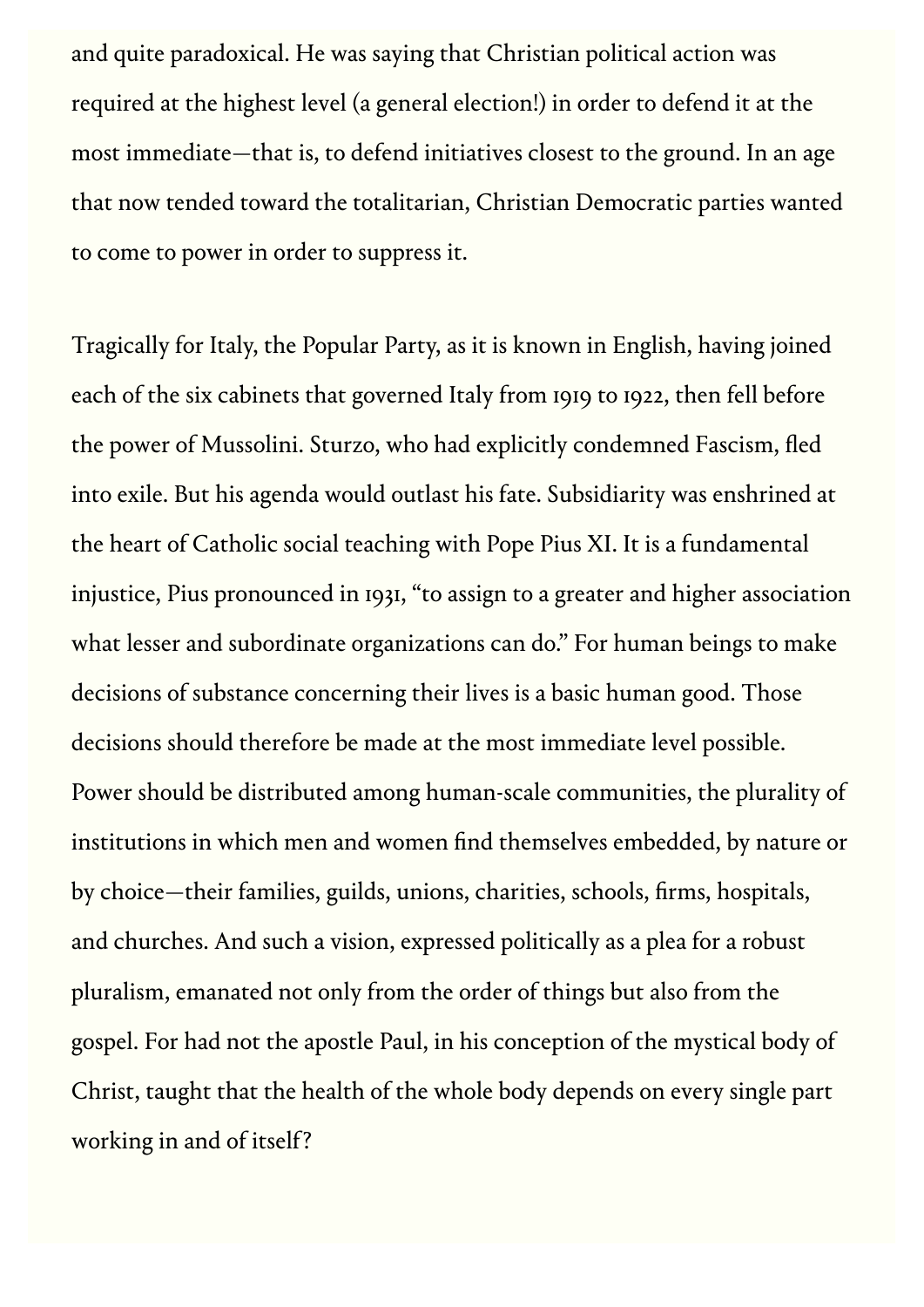# Anglican Strategies for Political Theology

German Protestant and European Catholic political theology charted a path, then, between the Scylla of theocracy and the Charybdis of quietism. Contemporary Anglican political theology does the same. One key consequence of its retrieval of premodern political thought has been the demonstration that any truly Christian political settlement—that is, any settlement compatible with a belief in the unique identity of Jesus Christ —*cannot* be theocratic.

In his seminal book *[The Desire of the Nations](https://www.google.com/books/edition/The_Desire_of_the_Nations/nVUYZPHyDngC)* (1996), Oliver O'Donovan makes Christology the linchpin of his political theology. First, O'Donovan probes how spiritual authority and temporal authority—respectively, the authority to *convince* and the authority to *command*—come to be combined uniquely in Christ. Jesus arrived on the scene announcing the arrival of the kingdom of God. He then revealed this kingdom by way of teaching and miracles. Yet we would be mistaken, O'Donovan contends, to see Jesus's ministry in terms of the exercise of purely spiritual power. "What is this word? For with authority and power he commands the unclean spirits" (Luke 4:36 RSV). This authority and power characterizes the entire ministry of the "priest-king." Temporal and spiritual power are fused together, inseparable. So Jesus may have resisted the zealot program many tried to foist on him. He may have refused to take up arms. But that doesn't mean he was not political. On the contrary, he continually challenged existing structures of authority; he proclaimed judgment against the governing establishment; and, finally, through his death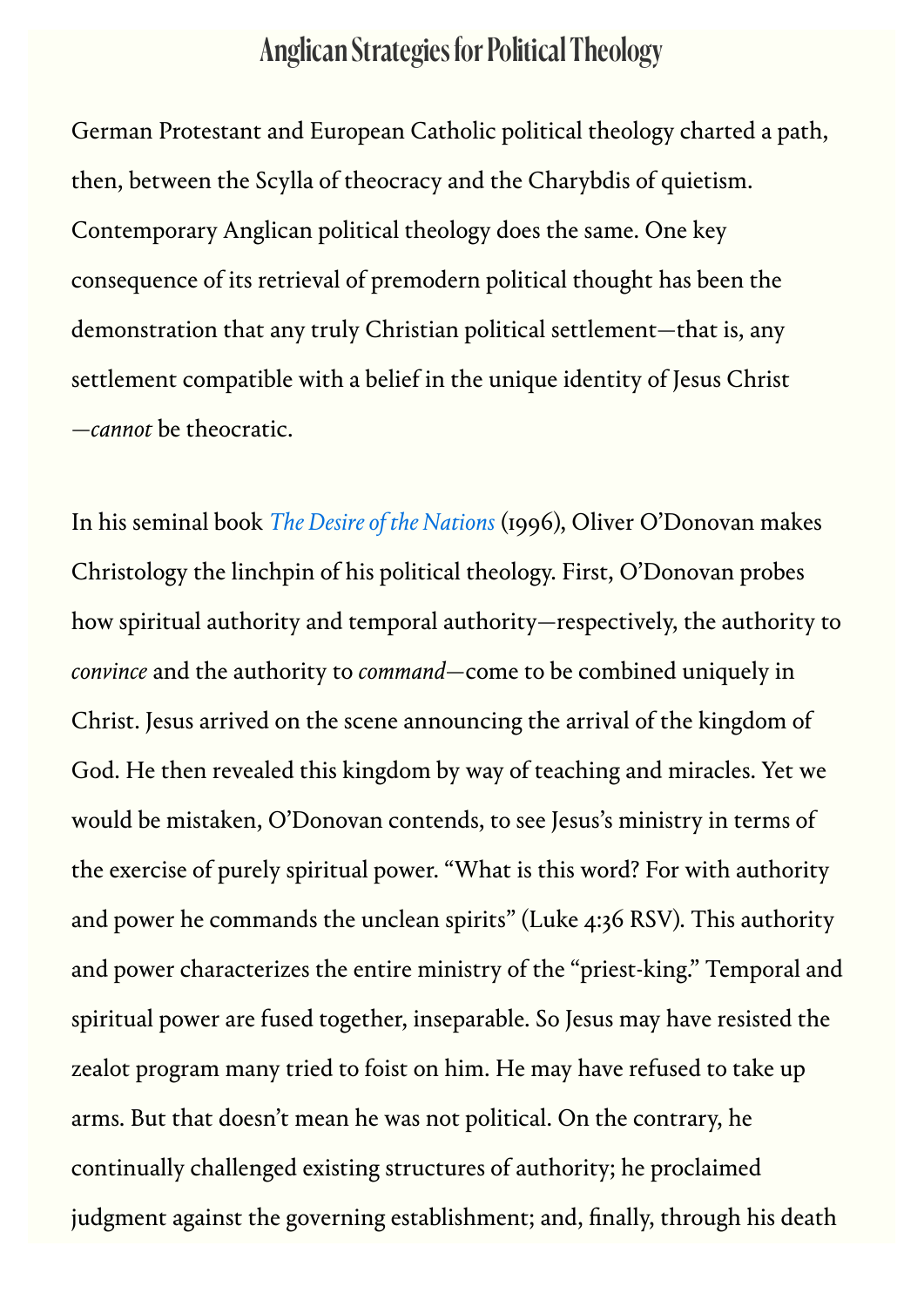and resurrection, he "disarmed" *this* world's "principalities and powers and made a public example of them" (Colossians 2:15).

If temporal and spiritual authority were uniquely combined in Christ, then theocracy is in fact blasphemous. If the church wields coercive power, it acts as if the revelation of God's kingdom in Christ was not unique. It acts as if other regimes, at other times in history, can directly mediate God's rule. Instead, O'Donovan insists that "applied to political authorities, the term 'secular' should tell us that they are *not* agents of Christ." The Christ event forever desacralizes politics. The role of government is stripped back, drastically reduced, radically chastened. Earthly rulers are left with one job: to render the corrective judgments necessary to preserve social order and create space where the gospel can be freely spoken of and freely received.

If temporal and spiritual authority were uniquely combined in Christ, then theocracy is in fact blasphemous.

#### **y**

Now, for O'Donovan, it's only when we've digested this ideal in its purest form that we can go on to identifying "the false steps of Christendom." We might think of the fateful mistake of Emperor Justinian (483–565) when he changed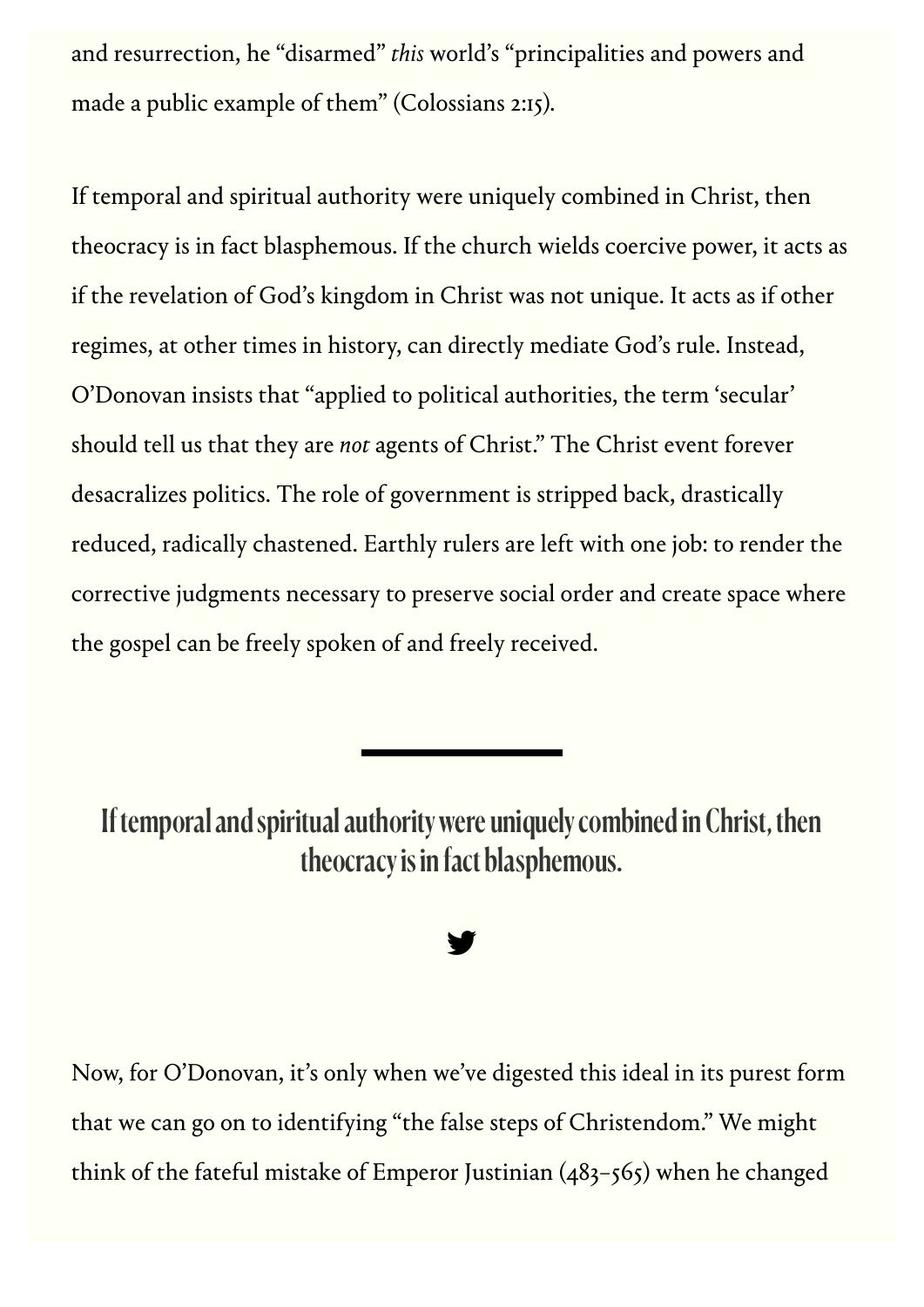his own job description from merely facilitating the church's mission to reinforcing its discipline (when, speaking of his subjects, he declared his first duty was "how their souls may be saved"). That mistake was to assume a spiritual authority that is not for a political ruler to assume. Justinian's use of state power to stamp out heresy and paganism across his empire was an undeniably tragic moment in the history of Christianity, as was Charlemagne's forcible conversion of the Saxons two centuries later. But, O'Donovan insists, there was more to Christendom than such famous abuses. What we see in the West's turbulent history of church-state relations is a truly dialectical struggle. When the power of secular rulers became too bloated, the church reasserted its authority—for example, in the papal revolution initiated by Gregory VII. Conversely, when the church became too worldly, as it did under the late medieval popes, it was up to the Reformers to restore the equilibrium.

So a proper Christology grounds vigilance about claims of power, whether made by the church *or* by secular rulers. The state, too, must not surpass its authority and forget its place.

But speaking truth to power—this task O'Donovan perceives is necessarily a negative one. This doesn't make it any less urgent, but it does call for a complementary and more constructive vision of how the church can engage in politics. Social critique is crucial, but does it not need to be counterbalanced by social action?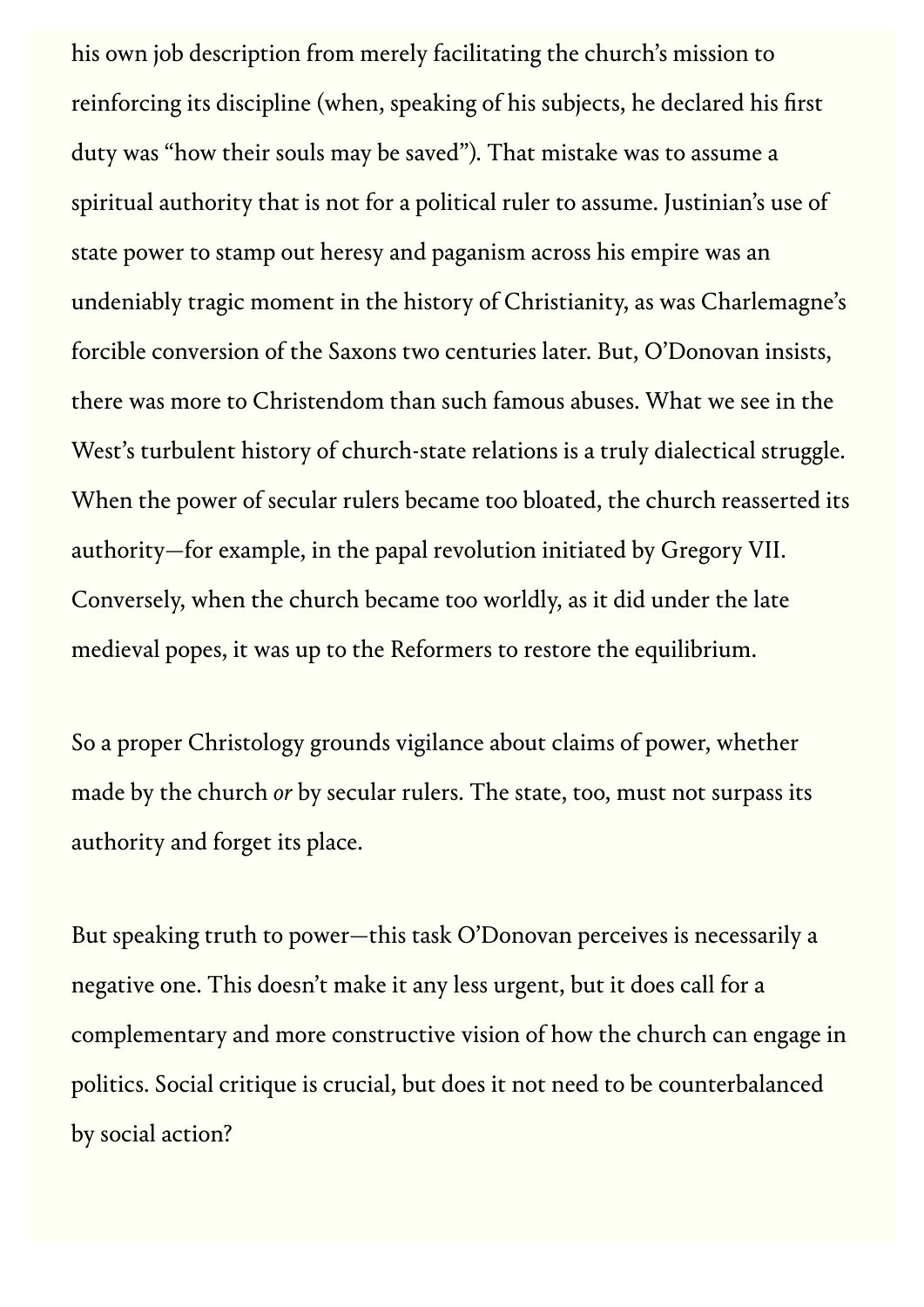Another Anglican political theologian, [Luke Bretherton,](https://comment.org/coordinating-the-kingdom-and-the-common-good/) attempts to fill this vacuum. What does it mean, Bretherton asks, for today's church to answer Jeremiah's ancient exhortation to "seek the welfare of the city where I have sent you into exile" (Jeremiah 29:7)? The situation of Christians in the West in the twenty-first century is analogous to the Israelites exiled in Babylon: "Jeremiah's call to seek the welfare of Babylon comes to a defeated, subjugated, and marginalized people struggling to make sense of what has happened to them. Today, similarly, the church no longer has priority and Christians are not in control." With quietism the greater danger, the prophet Jeremiah's call becomes particularly resonant. "The salience of Jeremiah 29 is its call to become part of the public life of the city and to reject the false prophets who perpetuate illusions of escape into a private world of gated communities, religious fantasies centered on Christ's immanent return."

For Bretherton, community organizing is one concrete model of how churches can become part of the public life of the city. First shaped in the mid-twentieth century by a secular Jew, Chicago-based organizer Saul Alinsky, community organizing has now spread across the world. Organizing constitutes a form of intensely local, grassroots, predominantly urban democratic politics whereby organizers function as kinds of agitators in specific areas, first bringing together often disparate local communities and institutions—mosques, synagogues, churches, schools, colleges, unions, housing associations—and then developing from among them local leaders. All this is to enable people living in poverty to act for themselves and obtain, as Alinsky put it, "some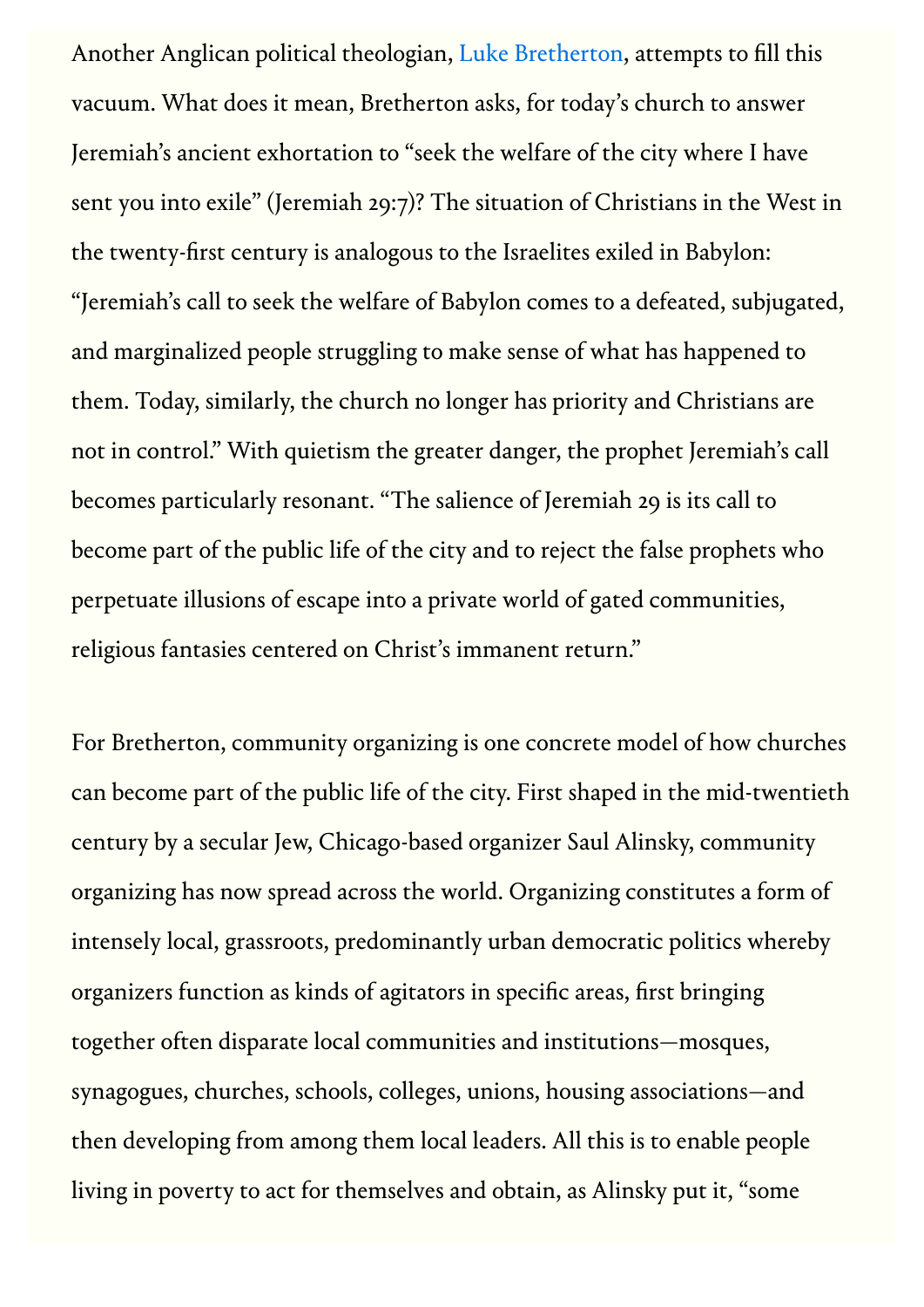measure of control over the conditions and decisions intimately affecting [their] everyday lives." Although it takes place in the realm of civil society, organizing is thoroughly *political* because it involves "confrontation with the structures, institutions, and people who oppose a just and common life"—for example, low-wage employers or usurious lenders. For Bretherton, such initiatives afford opportunities for churches to "realize obligations of neighbor love in the public sphere" and thereby "overcome the privatization of religion in modern liberal politics."

In early January 1934, Adolf Hitler held a meeting with the Lutheran pastor Martin Niemöller, the founder of the Confessing Church in Germany, and with other vocal opponents of the nascent Nazi regime. Hitler exploded in anger: "You leave concern for the Third Reich to me and look after the Church!" As we saw earlier, a resolution by the church to restrict its concern to the realm of civil society delights dictators. Both Mussolini and Hitler were drawing on the liberal critique of theocracy when they insisted the church stay out of politics. So it is significant that the most influential modern political theology, avoiding both theocracy and quietism, also breaks out of this other "civil society" box critics would place it in. German Protestant, Catholic, and Anglican political theology worked to awaken the church from its slumber and speak truth to power.

## Theocratic and Quietist Temptations Today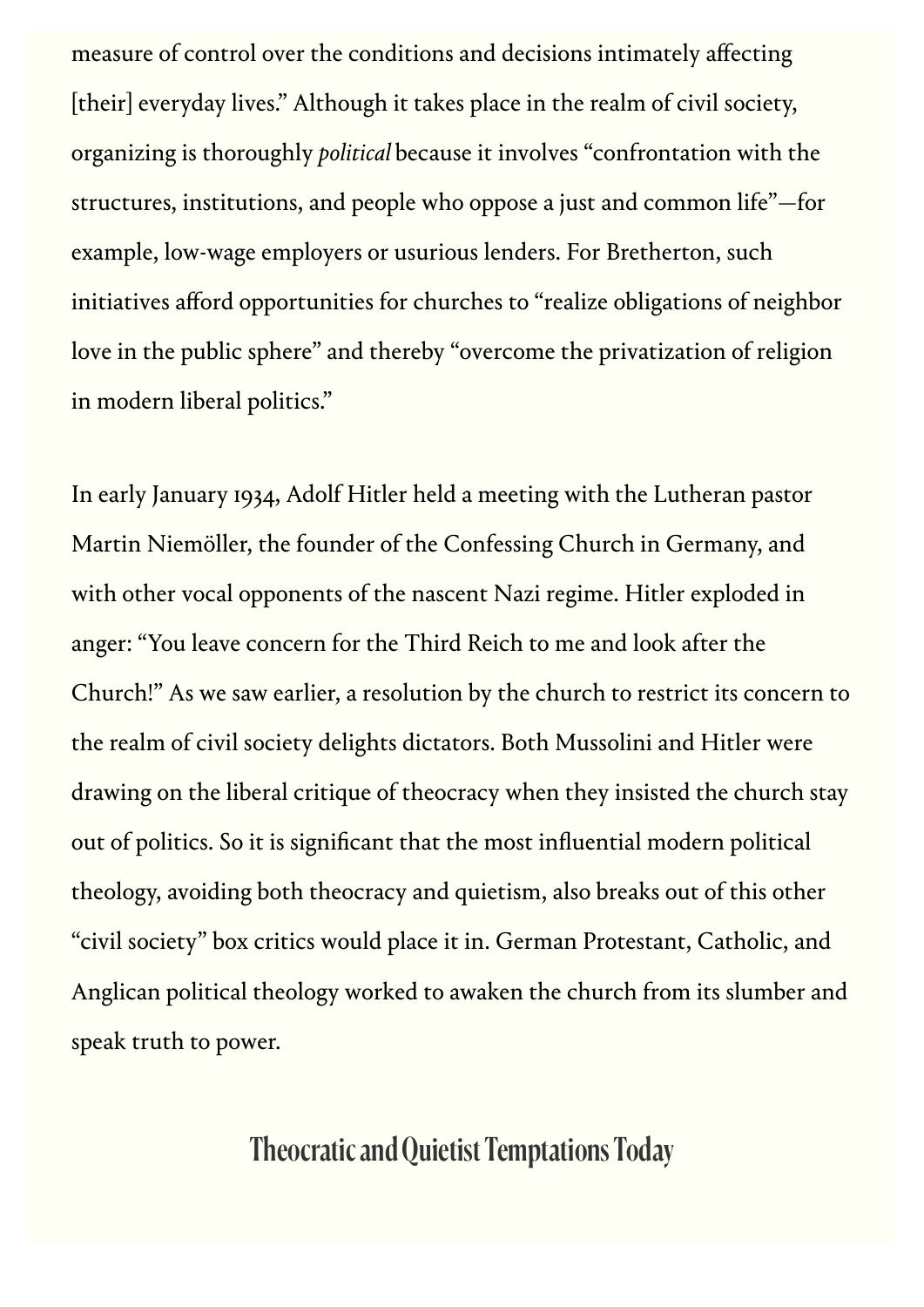Today, though, are theocracy and quietism merely interesting intellectual artifacts, or have we any reason to fear they might, as Kent puts it in *King Lear*, "shape [their] old course in a country new"?

In the United States, given the country's foundational separation of church and state, and given the conditions of secular modernity, it may seem there are more urgent threats than theocracy. Yet with the liberal project currently lying concussed, blindsided by the dramatic rise of popularism, on the religious right there is a new ideological energy. But it is no neoconservative resurgence we are witnessing. Galvanizing the right is nostalgia not for Ronald Reagan but rather for Pope Gregory XVI.

Increasingly popular in Catholic legal circles, "integralism" is defined as a tradition of thought that, "rejecting the liberal separation of politics from concern with the end of human life, holds that political rule must order man to his final goal." *Must order*: the imperative mood is ominous. Man's "eternal end"—his salvation, his transformation—integralism declares state business. Tearing down the historic cordon sanitaire protecting private belief, the coercive state is to take an interest in the cure of souls.

What would the subordination of temporal to spiritual power actually entail? Answer: the full co-optation of the state by the Roman Catholic Church. Integralism's answer to the fundamental political question, the question of the [Boundary \("who's in and who's out"\), is clear. As Alan Fimister and Thomas](https://www.google.com/books/edition/Integralism/0uXbDwAAQBAJ)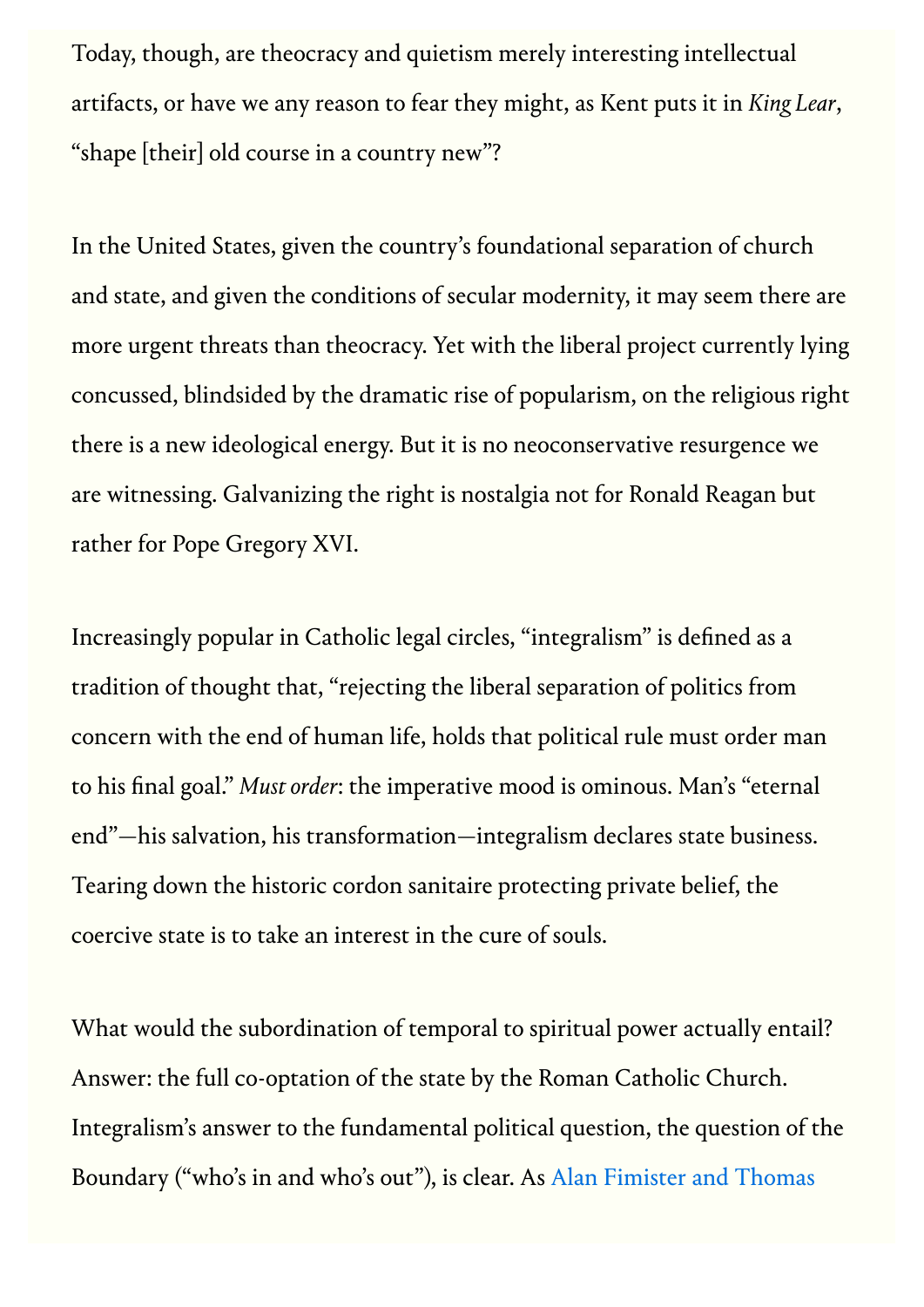[Crean say, "The sovereign may forbid those who are not monotheists, or wh](https://www.google.com/books/edition/Integralism/0uXbDwAAQBAJ)o deny the immorality of the human soul . . . from becoming representatives of the people, or judges, or from voting." Integralists dream of a day when the unbaptized are not only disqualified from acting as political representatives; non-Catholics are to be denied citizenship altogether! And though Jews are to be granted freedom of worship ("because the testimony to Christ of their rites and inspired Scriptures is the more powerful as coming from those who do not profess faith in Him"), they are nevertheless banned from proselytizing.

In twenty-first-century America, integralists invite suspicions of mere posturing. Their proposals sound as ludicrous as they are extreme. Catholics remain a minority (20 percent of the population), and a miniscule minority of that minority have an appetite for subordinating the state to the Roman Catholic Church. Yet the idea that a democratic deficit is a problem, that a legitimate integralist state would require popular support, is precisely the kind of liberal assumption questioned by integralists like Harvard Law School's Adrian Vermeule. Exhilarated by the exhaustion of liberalism in our moment ("liberalism is visibly sagg[ing and collapsing around us, having undermined its](https://americanaffairsjournal.org/2018/02/integration-from-within/) own foundations"), and scornful of the suggestion that a "bottom-up" localism replace liberalism, Vermeule volunteers this prescription: "What is to be done? My answer is that the state will have to be *reintegrated from within*, by the efforts of agents who occupy strategic positions within the shell of the liberal order." Vermeule imagines Christians coming to occupy "the commanding heights of the administrative state." As the ruling elite, Christians would be in positions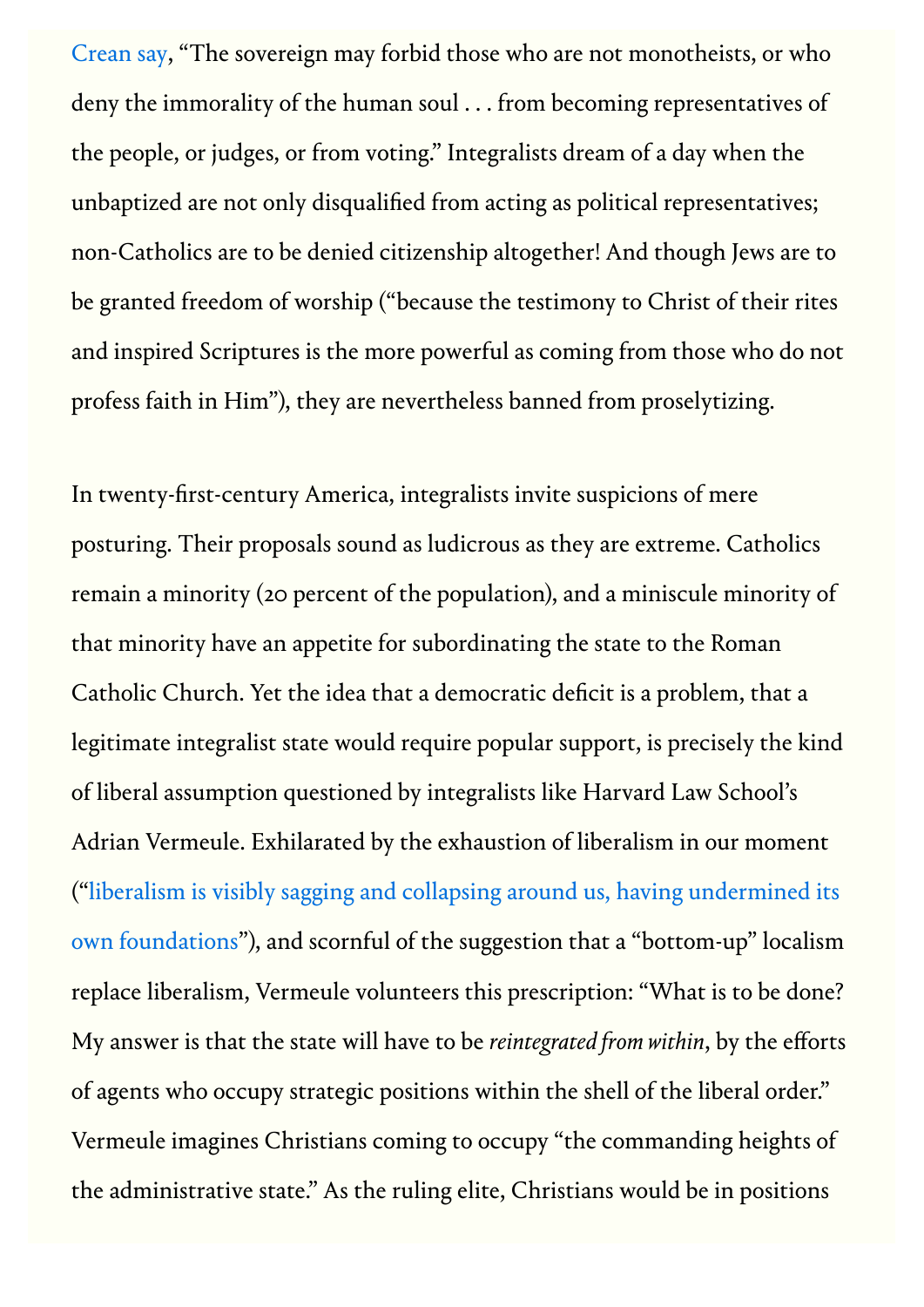to impose their agenda on a helpless populace. "The vast bureaucracy created by liberalism in pursuit of a mirage of depoliticized governance may, by the invisible hand of Providence, be turned to new ends, becoming the great instrument with which to restore a substantive politics of the good."

If integralism represents the theocratic impulse in our time, is there a corresponding quietist temptation? I think there is. One of the most fateful realities to which the church of today can succumb is capitulating to what I have [elsewhere called](https://www.bloomsbury.com/us/vexed-9781472966346/) "package-deal politics." Polarization, or political tribalism, has come to warp the way we deliberate about all manner of "third rail" quandaries, how we face up to a plethora of controversial, morally charged political, economic, and cultural questions—questions such as the wisdom of sex-reassignment surgery, how to respond to the climate crisis, widespread objectification of partners in consensual sex, the sheer scale of abortion, the pernicious depth of racial injustice, the transhumanist project to enhance human beings, downward pressure on wages resulting from capital's capture of productivity gains, gun violence, and a criminal justice system that enforces a kind of "civil death" for ex-offenders. Every conceivable position on these incendiary issues is bundled up into "package deals" and distributed to either end of the political spectrum. Accordingly, my political identification whether I see myself as on the right or the left—can determine every view I take on most fundamental questions we face. The way I vote means I'm urged to click "accept all" to the terms and conditions of the whole deal. For example, say I passionately support Palestinians whose rights are systematically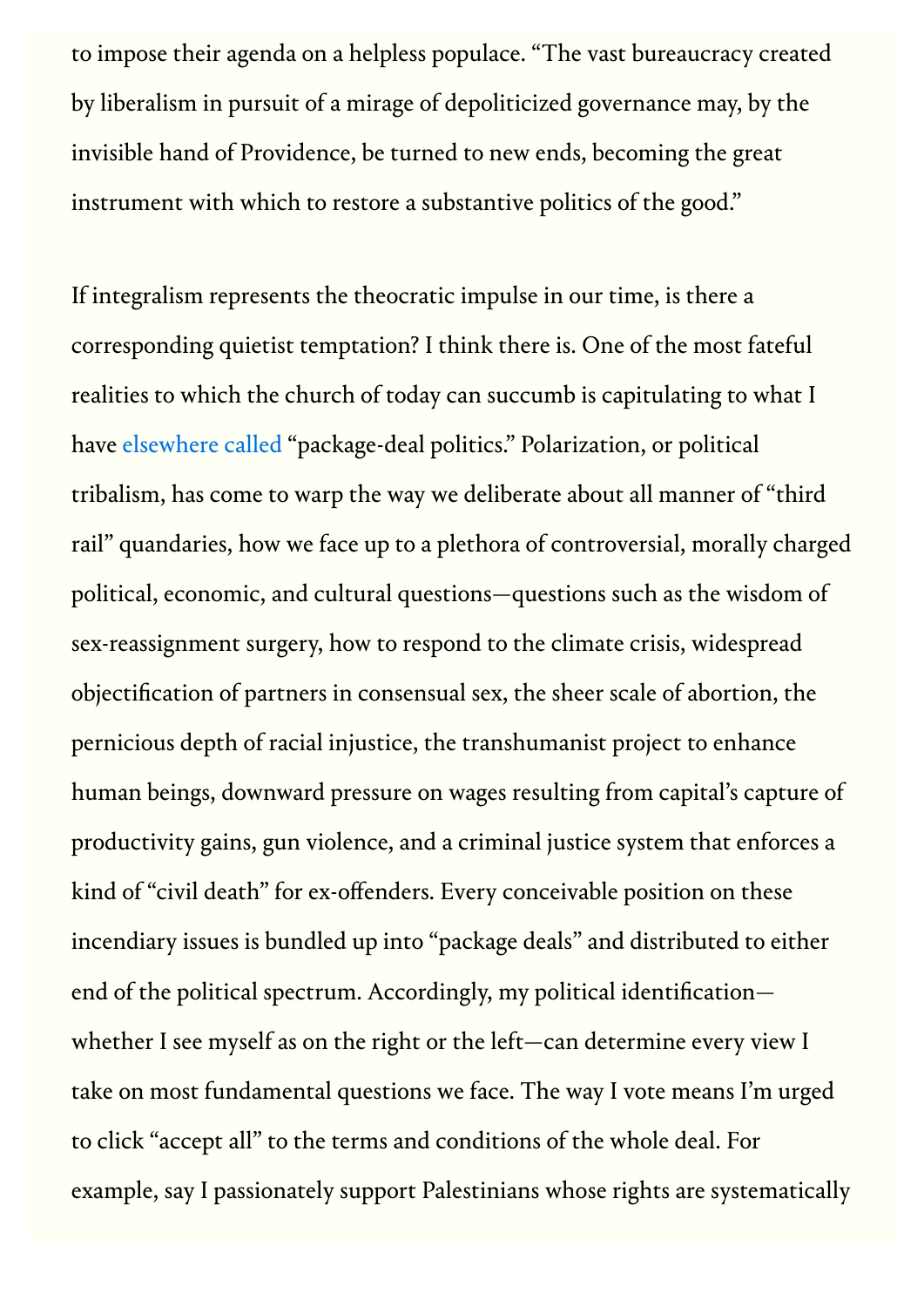violated and I defend affirmative action to the hilt. Am I simply to inherit a view which says that it is advisable to legalize marijuana? Conversely, say I bemoan identity politics, worry about immigration, and am passionate about family values. Do I not feel pressure to support greater sanctions on the unemployed simply because that's part of the package deal?

This clustering of causes is of course the result of politicians building coalitions, making compromises, pandering to different caucuses. (President Nixon, for example, cynically reversed his pro-choice position to win over FDR Catholic pro-lifers.) But the problem with the church subscribing to ideological settlements that are the direct result of cut-and-paste politics is that these settlements are profoundly incoherent, often forcing dire contradictions on us. Why, for instance, are the very people so adamant about protecting the lives of the unborn the most resistant to policies that regulate the purchase and use of lethal weapons? Or, on the other side, why are anti-consumerists not anticonsumerist when it comes to sex? The danger of subscribing to these package deals is that we accept certain views simply because they have been tacked on to others for contingent historical reasons—which, bluntly, increases the chances of us *getting it wrong* on any one of these issues. The church is called to think for itself, to "understand the times" (1 Chronicles 12:32) on its own terms, rather than believing that one political party's platform, or one pole of the political axis, will capture in its entirety Christian witness on social questions.

It is quietist, then—a withdrawal, a capitulation—to outsource our thinking to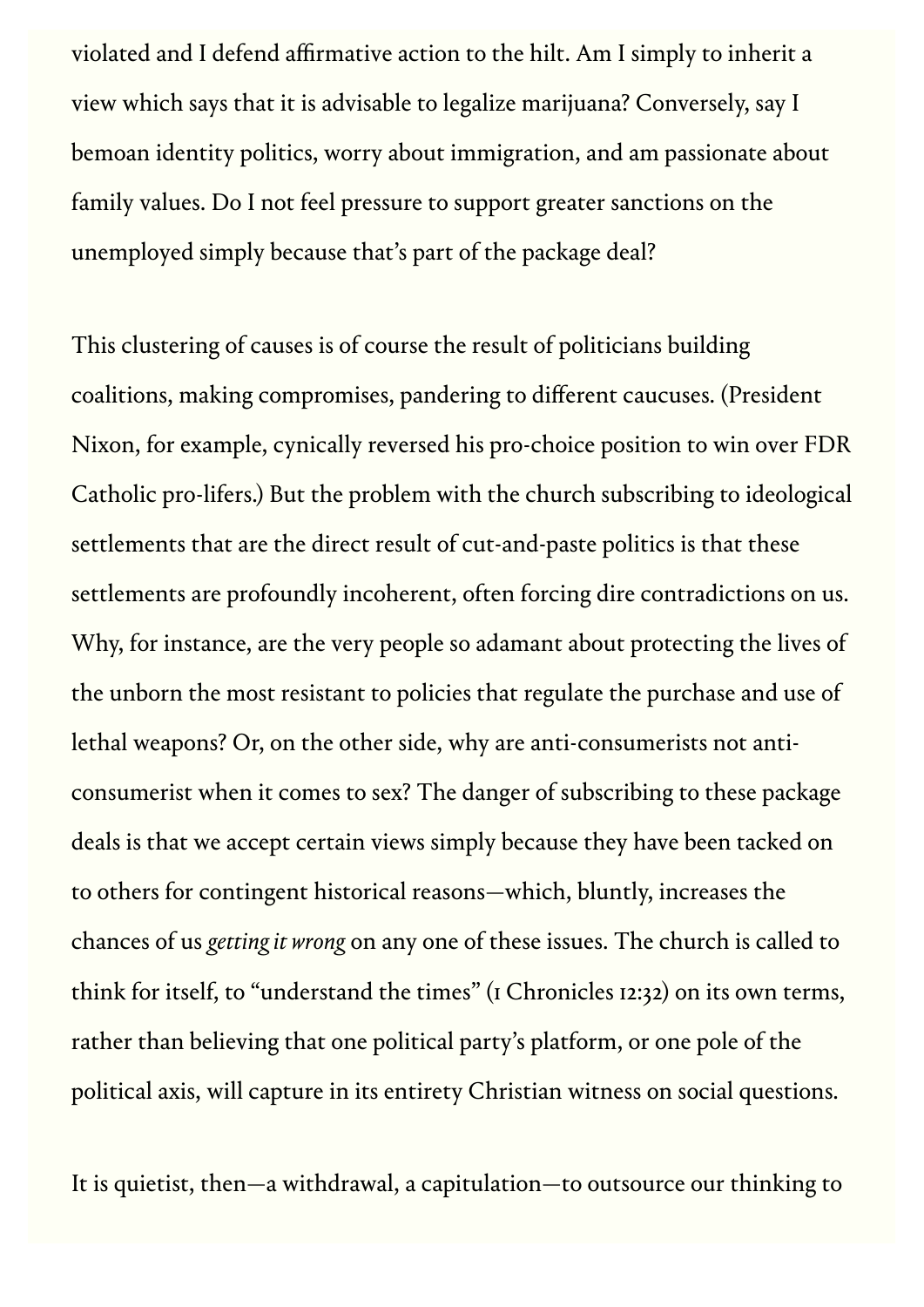ideologies in this way. Yet the opposite response to tribalism—the church withdrawing from the culture wars altogether and instead agreeing to disagree while focusing on preaching the gospel to a lost world—in fact constitutes just as much of a capitulation. This is quietism too. Because for Christians to walk away, to disengage from the sites of contestation adumbrated above, is to forget that there are indeed political, social, and moral implications to the gospel. What if those Christians appalled by slavery had thought abolition too controversial, too divisive a cause to canvas publicly? What if the abolitionists had been deterred by their worries they would put opponents off the gospel? What if civil rights activists had decided they should just keep their faith's exposure of injustice to themselves, settling instead for building intentional communities and living out their faith in peace and quiet, merely modelling to the world what the gospel looked like? Doubtless, there is indeed a need for the church to do things differently, to move on from the vitriol and end the hateful way in which public discourse is conducted in our culture. There is a need for the church to bring a spirit of nonviolence to public action *and* public speech. Yet that is different from the church deciding to stay silent on normative issues surfacing from our life in the world.

Faced with the twin temptations of theocratic integralism and quietist packagedeal politics, we would do well to treasure the witness and relearn the instincts of modern political theology.